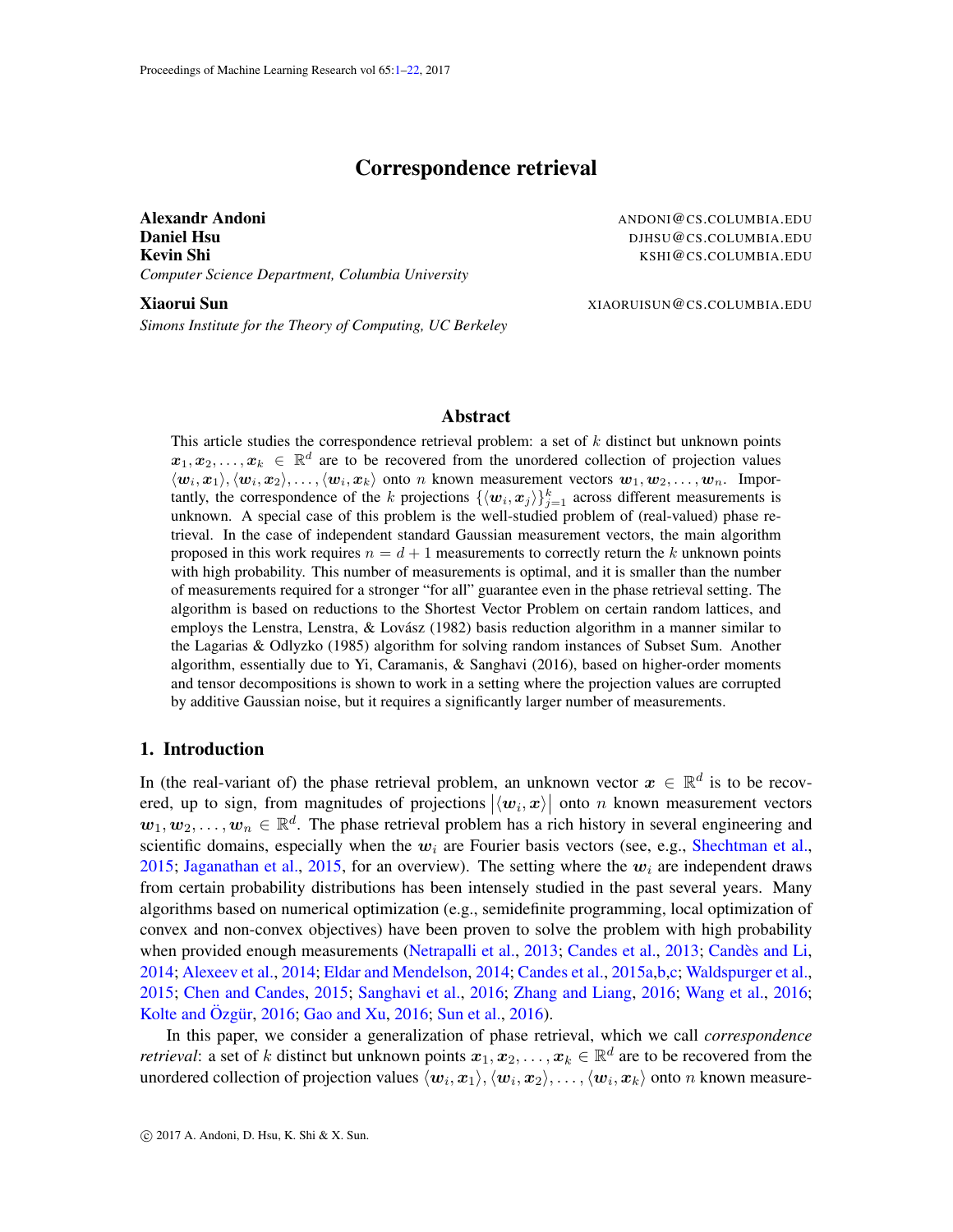ment vectors  $w_1, w_2, \ldots, w_n$ . Importantly, the correspondence of the k projections  $\{\langle w_i, x_j \rangle\}_{j=1}^k$ across different measurements is unknown. Phase retrieval, as described above, is the special case where  $k = 2$  and  $x_1 = -x_2$ ; the two real numbers corresponding to each measurement are additive inverses  $(\langle w_i, x_1 \rangle \text{ and } \langle w_i, x_2 \rangle = -\langle w_i, x_1 \rangle).$ 

We propose an algorithm for the case of independent standard Gaussian measurement vectors. For general  $k$ , the algorithm correctly recovers the unknown points with high probability from  $n = d + 1$  measurements, assuming that the points are linearly independent. For the phase retrieval setting, a variant of the algorithm has the same guarantee without the linear independence assumption. Our algorithms are based on reductions to the Shortest Vector Problem [\(Ajtai,](#page-12-9) [1996\)](#page-12-9) on certain random lattices; we prove that vectors provided by the Lenstra-Lenstra-Lovász basis reduction algorithm (henceforth LLL; [Lenstra et al.,](#page-13-8) [1982\)](#page-13-8) yield to the correct solution for the correspondence retrieval problem. Our reduction generalizes an algorithm of [Lagarias and Odlyzko](#page-13-9) [\(1985\)](#page-13-9) for solving random instances of the Subset Sum Problem [\(Gary and Johnson,](#page-13-10) [1979,](#page-13-10) pg. 223). We note that [Yi et al.](#page-13-11) [\(2014\)](#page-13-11) establish the hardness of the phase retrieval via reduction *from* the Subset Sum Problem. Our algorithmic result can be viewed as a reduction in the other direction.

In the phase retrieval setting, our results show a gap between the number of measurement vectors required for all vectors  $x \in \mathbb{R}^d$  to be recoverable, and the number of random measurements sufficient for any particular vector to be recoverable. This is the same distinction between the "for all" and "for each" guarantees studied in the context of compressive sensing [\(Gilbert et al.,](#page-13-12) [2007\)](#page-13-12). [Balan et al.](#page-12-10) [\(2006\)](#page-12-10) prove that  $n = 2d - 1$  measurement vectors are necessary for the "for all" guarantee, and also that the same number of typical measurement vectors are sufficient. Previous algorithmic results for phase retrieval require  $n \geq Cd$  for some sufficiently large constant  $C \geq 2$ or even  $n \geq d$  poly log(d). Our algorithmic result has the "for each" guarantee: the  $n = d + 1$ measurements suffice with high probability for the particular unknown vector of interest. Note that in the general correspondence retrieval problem, each measurement is comprised of  $k$  unordered real numbers, so the sufficiency of  $d + 1$  measurements even when  $k > 2$  is sensible.

We also describe an algorithm that works even when the measurements are corrupted by addi-tive mean-zero Gaussian noise.<sup>[1](#page-1-0)</sup> The algorithm is essentially the same as one proposed by [Yi et al.](#page-14-1) [\(2016\)](#page-14-1) for the related parameter estimation problem in the mixtures of linear regressions model; the main technique used is the method-of-moments and orthogonal tensor decomposition [\(Anandkumar](#page-12-11) [et al.,](#page-12-11) [2014\)](#page-12-11). We observe that the moments used in the algorithm are invariant to the noise variance, and hence the algorithm is noise-robust in this sense. However, the number of measurements required by this algorithm, even when the noise is absent, is larger than that of the lattice-based algorithm. The moment-based algorithm appears to ignore consistency constraints across measurements that the lattice-based algorithm is able to exploit.

### 2. Setting and notations

This section describes the correspondence retrieval problem, notations and results concerning lattices and tensors, and the non-degeneracy condition required by the proposed algorithms.

<span id="page-1-0"></span><sup>1.</sup> In phase retrieval, noise is typically added to the square (magnitude)  $|\langle w_i, x \rangle|^2$  of the projections [\(Candes et al.,](#page-12-4) [2015a,](#page-12-4) [2013\)](#page-12-0). In our setting, independent noise is added to the k projections  $\{\langle w_i, x_j \rangle\}_{j=1}^k$  themselves.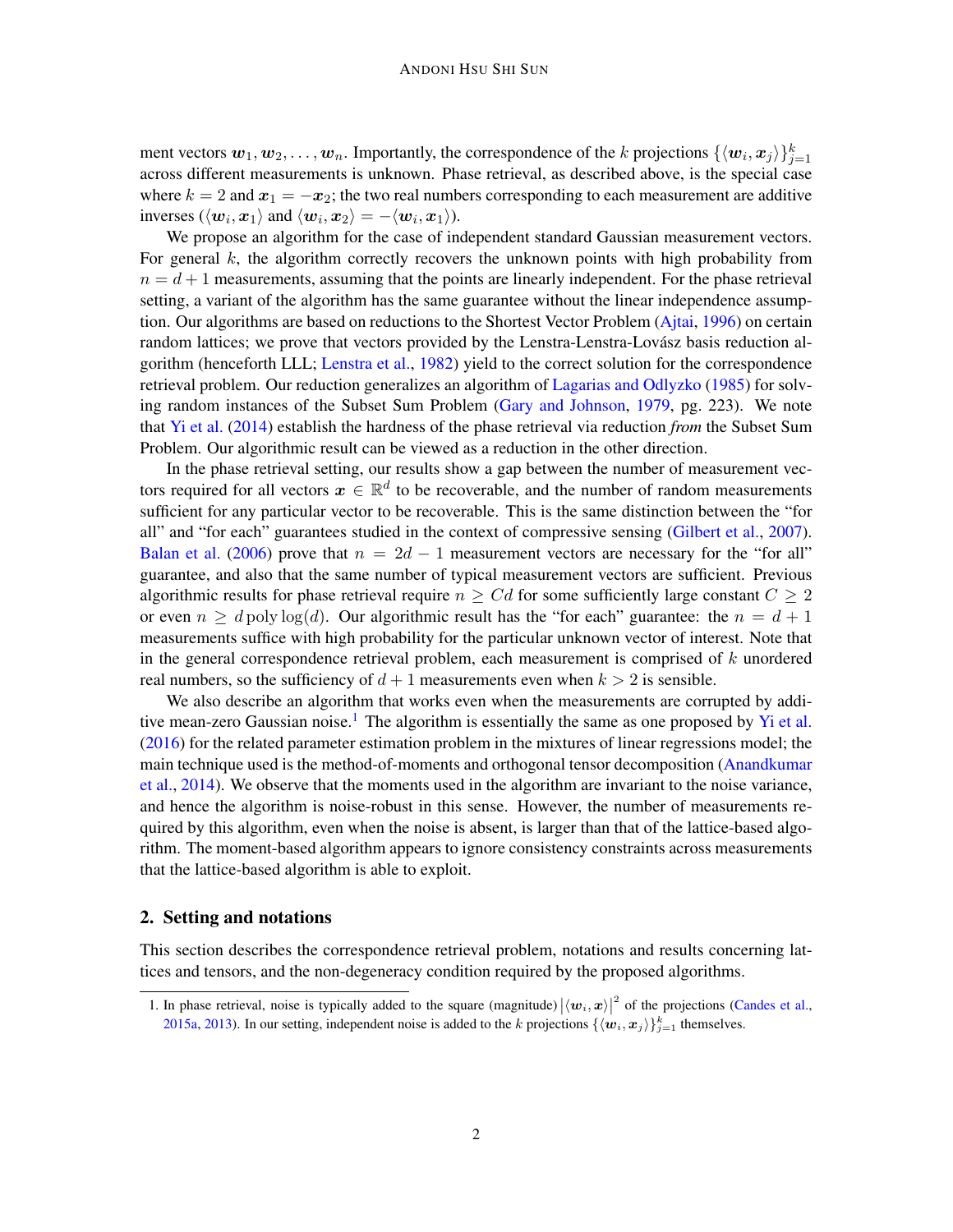#### 2.1. Correspondence retrieval problem

In an instance of the correspondence retrieval problem,  $k$  distinct but unknown points in  $\mathbb{R}^d$ , denoted by  $\bm{x}_1, \bm{x}_2, \dots, \bm{x}_k \in \mathbb{R}^d,$  are revealed through collections of noisy linear measurements.

The *n* measurement vectors, denoted by  $w_1, w_2, \ldots, w_n$ , are i.i.d. random vectors in  $\mathbb{R}^d$  with the standard multivariate Gaussian distribution  $N(0, I_{d \times d})$ . For each  $i \in \{1, 2, ..., n\}$ , the *i*-th measurement is the unordered (multi-)set of k (Euclidean) inner products between  $w_i$  and the k points, corrupted by additive zero-mean Gaussian noise with variance  $\sigma^2$ :

$$
\mathcal{M}_i^{\sigma} \;:=\; \left\{ \langle \boldsymbol{w}_i, \boldsymbol{x}_1\rangle + \sigma\varepsilon_{i,1}, \langle \boldsymbol{w}_i, \boldsymbol{x}_2\rangle + \sigma\varepsilon_{i,2}, \ldots, \langle \boldsymbol{w}_i, \boldsymbol{x}_k\rangle + \sigma\varepsilon_{i,k}\right\},
$$

where the  $\{\varepsilon_{i,j}\}_{1\leq i\leq n,1\leq j\leq k}$  are i.i.d.  $N(0, 1)$  random variables. The noiseless version of the problem has  $\sigma^2 = 0$ , and the measurements are denoted by  $\mathcal{M}_i := \mathcal{M}_i^0$  for  $i \in \{1, 2, ..., n\}$ .

The goal is to (approximately) reconstruct the set of k unknown points  $\{x_1, x_2, \ldots, x_k\}$  (i.e., reconstruct up to reordering), from the data  $(w_1, \mathcal{M}_1^{\sigma}), (w_2, \mathcal{M}_2^{\sigma}), \ldots, (w_n, \mathcal{M}_n^{\sigma}).$ 

#### 2.2. Notations

The first m positive integers are denoted by  $[m] := \{1, 2, \ldots, m\}$ . The Euclidean inner product between vectors  $u$  and  $v$  is denoted by  $\langle u, v \rangle$ , and the Euclidean norm is  $||v||_2 := \sqrt{\langle v, v \rangle}$ . The i-th largest singular value of a matrix M is denoted by  $\sigma_i(M)$ ; the spectral norm (i.e., largest singular value) is also denoted by  $\|M\|_2$ .

### 2.3. Lattices

An ordered basis  $\mathbf{B} = [\mathbf{b}_1 | \mathbf{b}_2 | \cdots | \mathbf{b}_n] \in \mathbb{R}^{m \times n}$ , arranged as columns in a rank n matrix, generates a lattice

$$
\Lambda(\boldsymbol{B}) \ := \ \left\{ \sum_{i=1}^n z_i \boldsymbol{b}_i : z_1, z_2, \ldots, z_r \in \mathbb{Z} \right\} \ \subset \ \mathbb{R}^m \, ,
$$

where  $\mathbb Z$  denotes the set of integers. The Shortest Vector Problem is to find the shortest non-zero vector in the lattice:

$$
\argmin_{\boldsymbol{v}\in\Lambda(\boldsymbol{B})\setminus\{\boldsymbol{0}\}}\|\boldsymbol{v}\|_2.
$$

The length of the shortest vector is denoted by  $\lambda(B)$ .

Current techniques for this problem involve "reducing" the input basis  $B$  so that it is at least somewhat well-conditioned in a certain sense. [Lenstra et al.](#page-13-8) [\(1982\)](#page-13-8) show that the first vector  $b_1$ in a suitably reduced basis B has length at most  $2^{(n-1)/2} \cdot \lambda(B)$ . They also give an algorithm (LLL) that, given a basis  $B \in \mathbb{Z}^{m \times n}$  with integer coefficients, computes a reduced basis  $B'$  with  $\Lambda(B') = \Lambda(B)$  in time polynomial in m, n, and  $\log(\Vert B \Vert_{\infty})$ , where  $\Vert B \Vert_{\infty}$  denotes the magnitude of the largest entry in B. In this sense, LLL is a  $2^{(n-1)/2}$ -approximation algorithm for the Shortest Vector Problem.

An important concern with the use of LLL on bases with real-valued coefficients is numerical precision. There are two cases where precision needs to be considered: precision in the measurements, and precision in the internal arithmetic operations in LLL. We discuss these issues in Appendix  $\bf{B}$ . To simplify the foregoing discussion, we assume that LLL may be run on input bases with real-valued coefficients.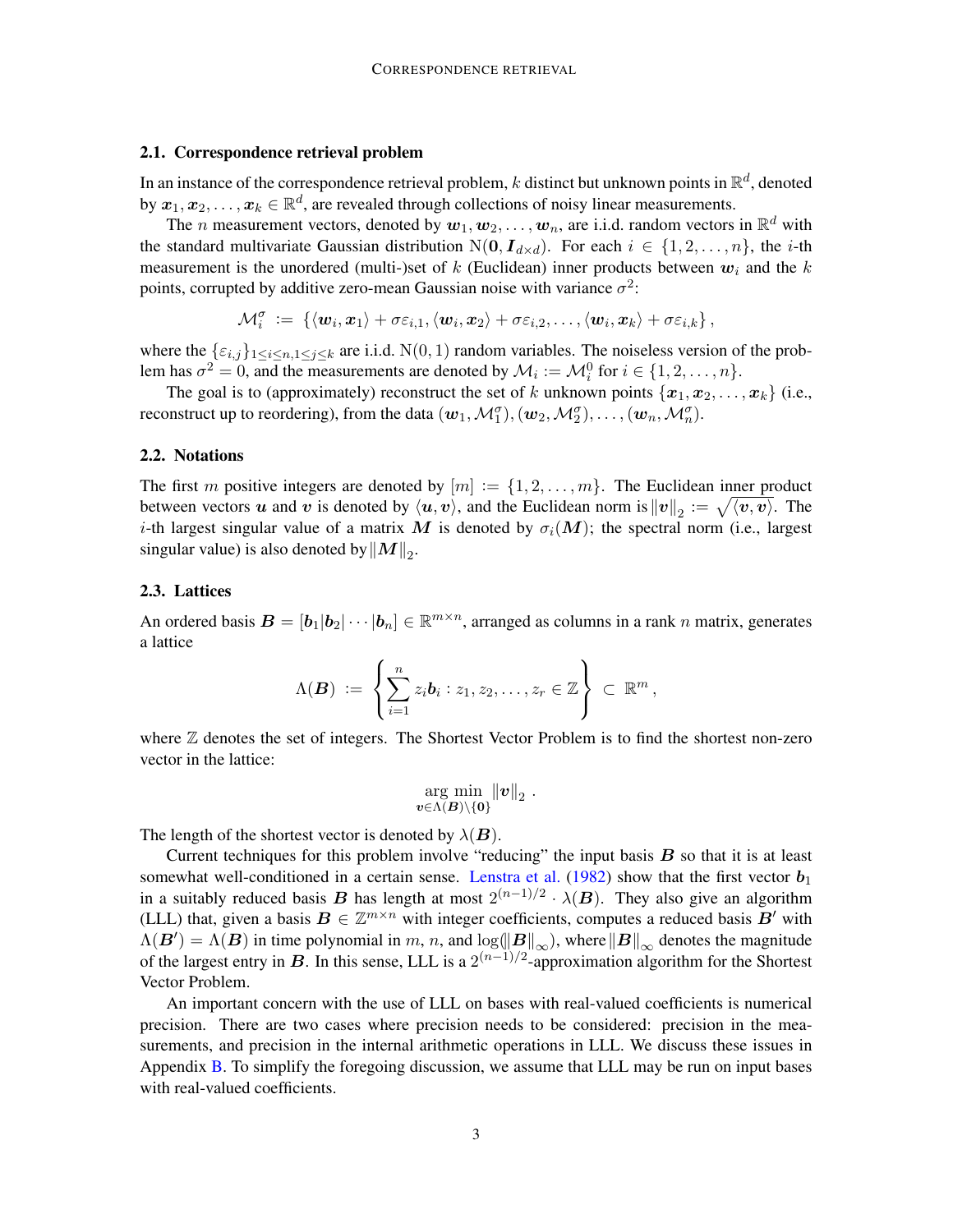### 2.4. Tensors

For a positive integer p, a real order-p tensor  $T \in \bigotimes_{i=1}^p \mathbb{R}^n$  is a p-linear function  $T \colon \mathbb{R}^n \times \mathbb{R}^n \times$  $\cdots \times \mathbb{R}^n \to \mathbb{R}$ . We only require tensors of order two (i.e., matrices) and order three. The rank-one tensor  $v_1 \otimes v_2 \otimes \cdots \otimes v_p$ , for vectors  $v_1, v_2, \ldots, v_p \in \mathbb{R}^n$ , is the *p*-linear function satisfying

 $(\bm v_1\otimes\bm v_2\otimes\cdots\otimes\bm v_p)(\bm u_1,\bm u_2,\dots,\bm u_p) \ =\ \langle \bm v_1,\bm u_1\rangle\langle \bm v_2,\bm u_2\rangle\cdots\langle \bm v_p,\bm u_p\rangle\,,\quad \bm u_1,\bm u_2,\dots,\bm u_p\in\mathbb R^n\,.$ 

We use the shorthand notation  $v^{\otimes p}$  for  $v \in \mathbb{R}^n$  to denote the (symmetric) rank-one tensor  $v \otimes v \otimes v$  $\cdots \otimes v \in \bigotimes_{j=1}^p \mathbb{R}^n$ . For  $p = 2$ , this is the symmetric outer product of a vector:  $v^{\otimes 2} = v v^\top$ . We may also identify a tensor  $T \in \bigotimes_{i=1}^p \mathbb{R}^n$  with a multi-index array of  $n^p$  real numbers; the  $(i_1, i_2, \ldots, i_p)$ -th entry is  $T(e_{i_1}, e_{i_2}, \ldots, e_{i_p})$ , where  $e_1, e_2, \ldots, e_n$  are the standard coordinate basis vectors for  $\mathbb{R}^n$ .

### 2.5. Non-degeneracy conditions

Arrange the k unknown points in the matrix  $\mathbf{X} := [\mathbf{x}_1 | \mathbf{x}_2 | \cdots | \mathbf{x}_k] \in \mathbb{R}^{d \times k}$ . Our main algorithms require X to have rank $(X) = k$ —i.e., the points must be linearly independent.

We measure how ill-conditioned  $X$  is in two ways. The first is based on the singular values  $\sigma_1(X) \geq \sigma_2(X) \geq \cdots \geq \sigma_k(X)$  of X, primarily through the ratio  $\kappa(X) := \sigma_1(X)/\sigma_k(X)$ . The second is  $\lambda(X)$ , the length of the shortest non-zero vector in the lattice  $\Lambda(X)$ . The quantities  $\kappa(X)$ and  $\lambda(X)$  are related in the following proposition, which is proved in Appendix [D.1.](#page-19-0)

<span id="page-3-1"></span>**Proposition 1**  $\lambda(\boldsymbol{X}) \ge \min_{i \in [k]} ||\boldsymbol{x}_i||_2 \cdot 2\kappa(\boldsymbol{X})/(\kappa(\boldsymbol{X})^2+1).$ 

For  $k = 2$  (the phase retrieval setting), a variant of our lattice-based algorithm requires  $x_1 \neq x_2$ , but permits the points to be linearly dependent.

### 3. Noiseless correspondence retrieval

This section describes lattice-based algorithms for the noiseless correspondence retrieval problem.

### 3.1. Algorithm description

Our main algorithm, specified in Algorithm [1,](#page-4-0) is based on reductions to the Shortest Vector Problem in lattices. Using information from  $d + 1$  measurements and the input parameter  $\beta > 0$ , the algorithm constructs k lattice bases with the following properties. First, for each  $t \in [k]$ , the only short vectors in the  $t$ -th lattice reveal which elements in the first  $d$  measurements correspond to the unknown vector  $x_t$ . Second, when  $\beta$  is sufficiently large, all other vectors in the lattices are longer by exponentially-large factors. This lattice construction is based on the algorithm of [La](#page-13-9)[garias and Odlyzko](#page-13-9) [\(1985\)](#page-13-9) for solving random instances of the Subset Sum Problem via reduction to the Shortest Vector Problem. Our algorithm similarly approximately solves these Shortest Vector Problem instances using LLL to obtain the correspondence information, and then recovers all of the  $k$  unknown points by solving systems of linear equations from the first  $d$  measurements.

### 3.2. Main result and analysis

<span id="page-3-0"></span>The main performance guarantee for Algorithm [1](#page-4-0) is given in Theorem [2](#page-3-0) below.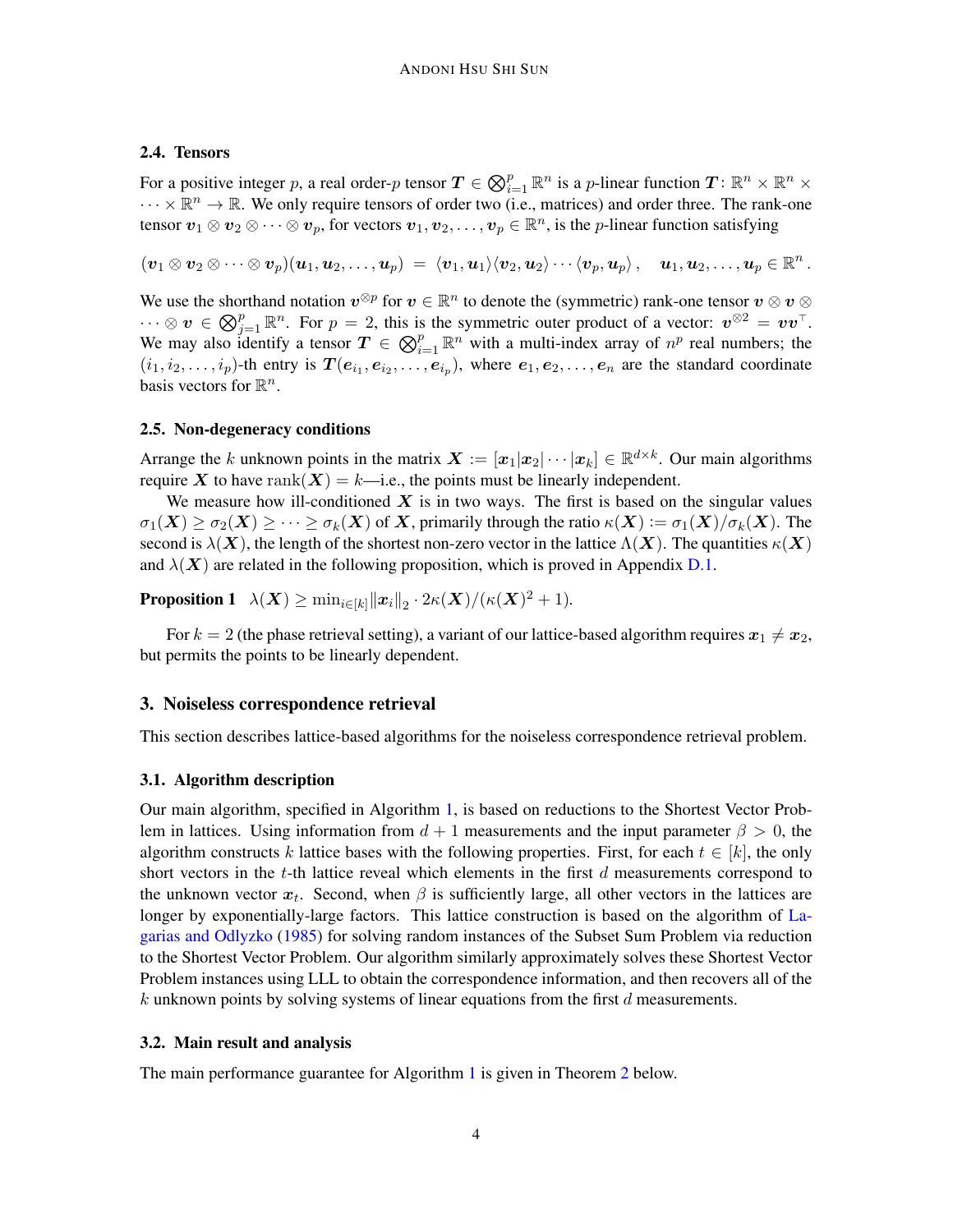Algorithm 1 Lattice-based algorithm for noiseless correspondence retrieval

<span id="page-4-0"></span>**input** Data  $(w_i, \mathcal{M}_i)$  for  $i \in [d+1]$ , parameter  $\beta > 0$ . output Set of points  $\{\hat{x}_1, \hat{x}_2, \dots, \hat{x}_k\}$ , or "failure".

- 1: if  $\boldsymbol{W} \coloneqq [\boldsymbol{w}_1|\boldsymbol{w}_2|\cdots|\boldsymbol{w}_d]^\top$  is singular then
- 2: return "failure".
- 3: end if
- 4: Let  $y_{i,1}, y_{i,2}, \ldots, y_{i,k}$  be an arbitrary ordering the elements of  $\mathcal{M}_i$ , for each  $i \in [d+1]$ .
- 5: Define  $a = (a_{i,j} : i \in [d], j \in [k]) \in \mathbb{R}^{dk}$  by

$$
a_{i,j} \; := \; \langle {\boldsymbol{w}}_{d+1}, \tilde{{\boldsymbol{w}}}_i \rangle y_{i,j} \,,
$$

where  $\tilde{w}_i$  is the *i*-th column of  $W^{-1}$ .

- 6: for  $t = 1, 2, ..., k$  do
- 7: Construct basis

$$
\bm{B}^{(t)}\ =\ \left[\bm{b}_0^{(t)}\quad \bm{b}_{1,1}^{(t)}\quad \cdots\quad \bm{b}_{d,k}^{(t)}\right]\ :=\ \left[\begin{array}{c|c} \bm{I}_{dk+1} & \\\hline \beta y_{d+1,t}\end{array}\right]\ \in\ \mathbb{R}^{(dk+2)\times (dk+1)}
$$

.

,

- 8: Let  $L^{(t)}(\hat{z}_0, \hat{\bm{z}}) := \hat{z}_0 \bm{b}_0^{(t)} + \sum_{i,j} \hat{z}_{i,j} \bm{b}_{i,j}^{(t)} \in \Lambda(\bm{B}^{(t)})$  for  $(\hat{z}_0, \hat{\bm{z}}) \in \mathbb{Z} \times \mathbb{Z}^{dk}$  be the vector returned by LLL as an approximate solution to Shortest Vector Problem for  $\Lambda(\boldsymbol{B}^{(t)})$ .
- 9: **if** the  $(dk + 2)$ -th coordinate of  $L^{(t)}(\hat{z}_0, \hat{z})$  is non-zero **then**
- 10: return "failure".
- 11: end if
- 12: Let  $\hat{x}_t$  be a solution to the system of linear equations (in  $x \in \mathbb{R}^d$ )

$$
\langle \mathbf{w}_i, \mathbf{x} \rangle = y_{i,j}, \quad (i,j) \in [d] \times [k] \cdot \hat{z}_{i,j} \neq 0,
$$

or 0 if no solution exists.

- 13: end for
- 14: **return**  $\hat{\boldsymbol{x}}_1, \hat{\boldsymbol{x}}_2, \ldots, \hat{\boldsymbol{x}}_k$ .

**Theorem 2** Assume  $\mathbf{X} = [\mathbf{x}_1 | \mathbf{x}_2 | \cdots | \mathbf{x}_k] \in \mathbb{R}^{d \times k}$  has  $\text{rank}(\mathbf{X}) = k$ *. For any*  $\delta \in (0, 1)$ *, if* 

$$
\beta \; \geq \; \frac{16 \cdot \left(2 \cdot 2^{dk/2} \cdot \sqrt{d+1} + 1\right)^{dk+1} \cdot 2^{dk/2} \cdot d \cdot \sqrt{d+1} \cdot \left(2 \sqrt{d} + \sqrt{2 \ln(8/\delta)}\right) \cdot k^2}{\pi \cdot \delta^2 \cdot \lambda(\boldsymbol{X})}
$$

*then with probability at least*  $1 - \delta$  $1 - \delta$ , *Algorithm 1 returns*  $\{x_1, x_2, \ldots, x_k\}$ .

Numerical issues and running time are discussed in Appendix [B.](#page-14-2) The rest of this subsection is devoted to the proof of Theorem [2.](#page-3-0)

Let  $R := 2^{dk/2}$ .  $\sqrt{d+1}$ , and let  $\mathcal{Z}_R := \{(z_0, z) \in \mathbb{Z} \times \mathbb{Z}^{dk} : 0 < z_0^2 + ||z||_2^2 \le R^2\}$ . For  $\delta \in (0, 1)$ , define

$$
r_{\delta} \; := \; \sqrt{\frac{\pi}{2} \cdot \left(\frac{\delta}{k|\mathcal{Z}_R|}\right)^2 \cdot \frac{\lambda(\boldsymbol{X})^2 \cdot \frac{\pi}{2} \cdot \left(\frac{\delta}{2d k|\mathcal{Z}_R|}\right)^2}{\left(2\sqrt{d} + \sqrt{2\ln(4/\delta)}\right)^2}} \, .
$$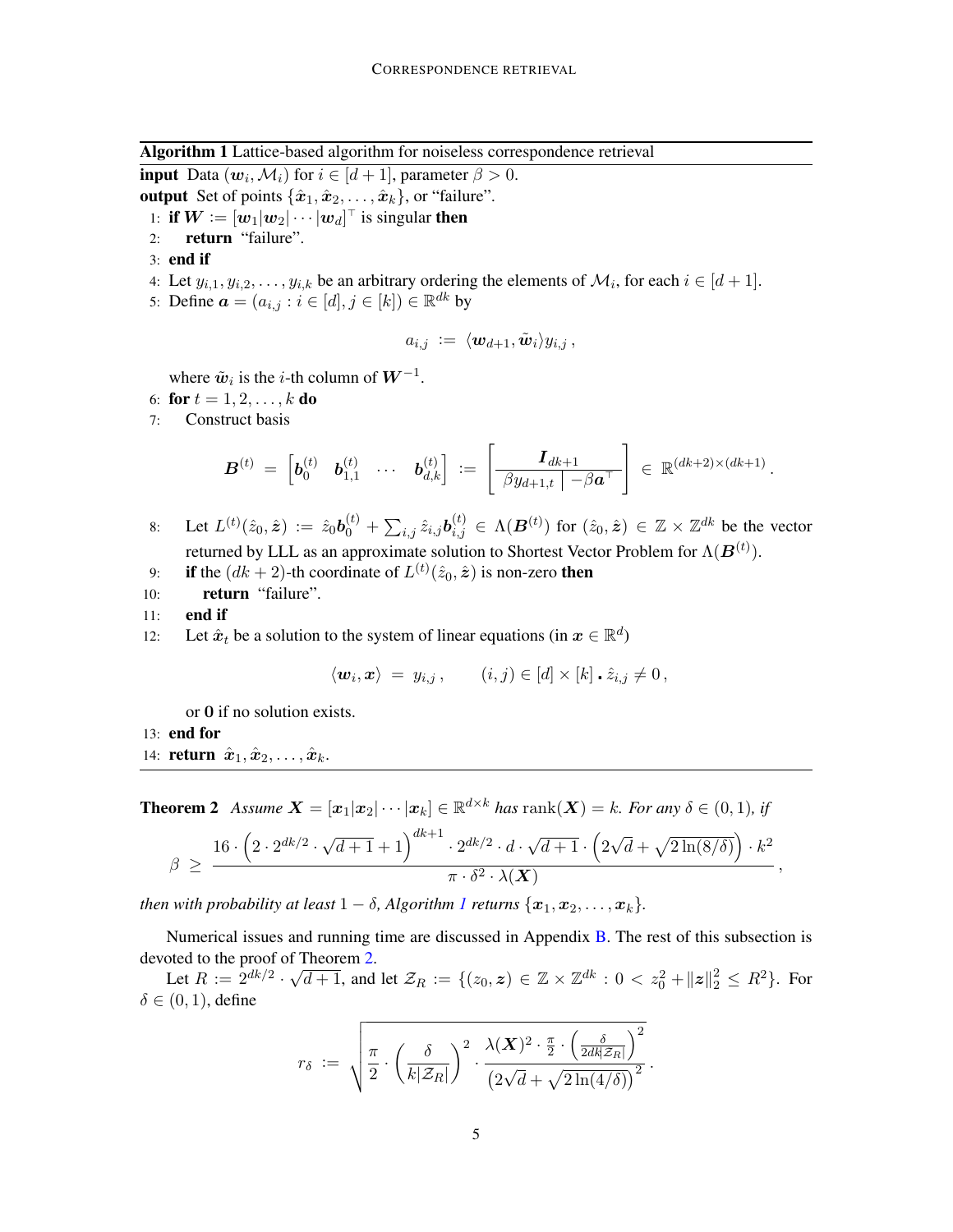The coefficient vectors in  $\mathcal{Z}_R$  include all those that could potentially determine lattice vectors in  $\Lambda(\boldsymbol{B}^{(t)})$  for  $t \in [k]$  with length at most R. Below, we prove that these lattice vectors either provide the correspondence information needed to recover the unknown points (and have length  $\ll R$ ), or they have length more than  $\beta r_{\delta}$  with high probability. A crude bound on the cardinality of  $\mathcal{Z}_R$  is

$$
|\mathcal{Z}_R| \leq \left| \{-\lfloor R \rfloor, -\lfloor R \rfloor + 1, \ldots, \lfloor R \rfloor - 1, \lfloor R \rfloor \} \right|^{dk+1} \leq \left( 2 \cdot 2^{(dk+1)/2} \cdot \sqrt{d+1} + 1 \right)^{dk+1}
$$

For each  $i \in [d]$ , let  $\pi_i \colon [k] \to [k]$  denote the (unknown) permutation on  $[k]$  that determines the arbitrary ordering of  $\mathcal{M}_i$  from Algorithm [1:](#page-4-0)

$$
y_{i,j} = \langle \boldsymbol{w}_i, \boldsymbol{x}_{\pi_i(j)} \rangle, \quad i \in [d], j \in [k].
$$

Also, for  $\delta \in (0, 1)$ , let  $\mathcal{E}_{\delta}$  be the event that

- 1. the smallest singular value of W is bounded from below:  $\sigma_d(\mathbf{W}) \ge \delta/(4\sqrt{d})$ ;
- 2. the spectral norm of  $W$  is bounded from above:  $\|W\|_2 \leq 2$ √  $\overline{d} + \sqrt{2 \ln(4/\delta)}$ ;
- 3. for each  $i \in [d], j \in [k]$ , and  $(z_0, z) \in \mathcal{Z}_R$  such that  $|z_{i,j} z_0| + \sum_{j' \neq j} |z_{i,j'}| > 0$ ,

$$
\left\langle \boldsymbol{w}_i, (z_{i,j}-z_0)\boldsymbol{x}_{\pi_i(j)} + \sum_{j'\neq j} z_{i,j'} \boldsymbol{x}_{\pi_i(j')} \right\rangle^2 \,\geq\, \lambda(\boldsymbol{X})^2 \cdot \frac{\pi}{2} \cdot \left( \frac{\delta}{2dk|\mathcal{Z}_R|} \right)^2 \,.
$$
 (1)

.

This event characterizes the properties needed from the first d measurements; Lemma [3](#page-5-0) shows that it has large probability mass. The proof, given in Appendix [D.2,](#page-20-0) is based on known properties of Gaussian random matrices.

<span id="page-5-0"></span>**Lemma 3** *For any*  $\delta \in (0, 1)$ ,  $\Pr(\mathcal{E}_{\delta}) \geq 1 - \delta$ .

We now show in Lemma [4](#page-5-1) that, for each  $t \in [k]$ , there is a relatively short vector in  $\Lambda(\boldsymbol{B}^{(t)})$ that provides the correspondence information needed to recover  $x_t$ . We also show in Lemma [5](#page-6-0) that when  $\beta$  is sufficiently large, other vectors in  $\Lambda(\boldsymbol{B}^{(t)})$  are considerably longer, and hence cannot be returned by LLL.

To simplify notation, assume that  $\pi_{d+1}(j) = j$  for each  $j \in [k]$ , so we have  $y_{d+1,t} = \langle w_{d+1}, x_t \rangle$ for each  $t\in[k]$ . Using this notation, define  $\boldsymbol{z}^{(t)}=(z_{i,j}^{(t)}:i\in[d],j\in[k])\in\mathbb{Z}^{dk}$  for each  $t\in[k]$  by

$$
z_{i,j}^{(t)} := \begin{cases} 1 & \text{if } \pi_i(j) = t, \\ 0 & \text{otherwise.} \end{cases}
$$

Recall that for each  $t\in[k]$ , the lattice vector in  $\Lambda(\bm{B}^{(t)})$  determined by coefficient vector  $(z_0,\bm{z})\in$  $\mathbb{Z} \times \mathbb{Z}^{dk}$  is denoted by

$$
L^{(t)}(z_0, \boldsymbol{z}) \; = \; z_0 \boldsymbol{b}_0^{(t)} + \sum_{i,j} z_{i,j} \boldsymbol{b}_{i,j}^{(t)} \, .
$$

<span id="page-5-1"></span>Observe that the coefficient vector  $(z_0, z)$  is revealed in the first  $dk + 1$  coordinates of the lattice vector  $L^{(t)}(z_0, \mathbf{z})$ ; the final coordinate of the lattice vector is used to make some vectors very long.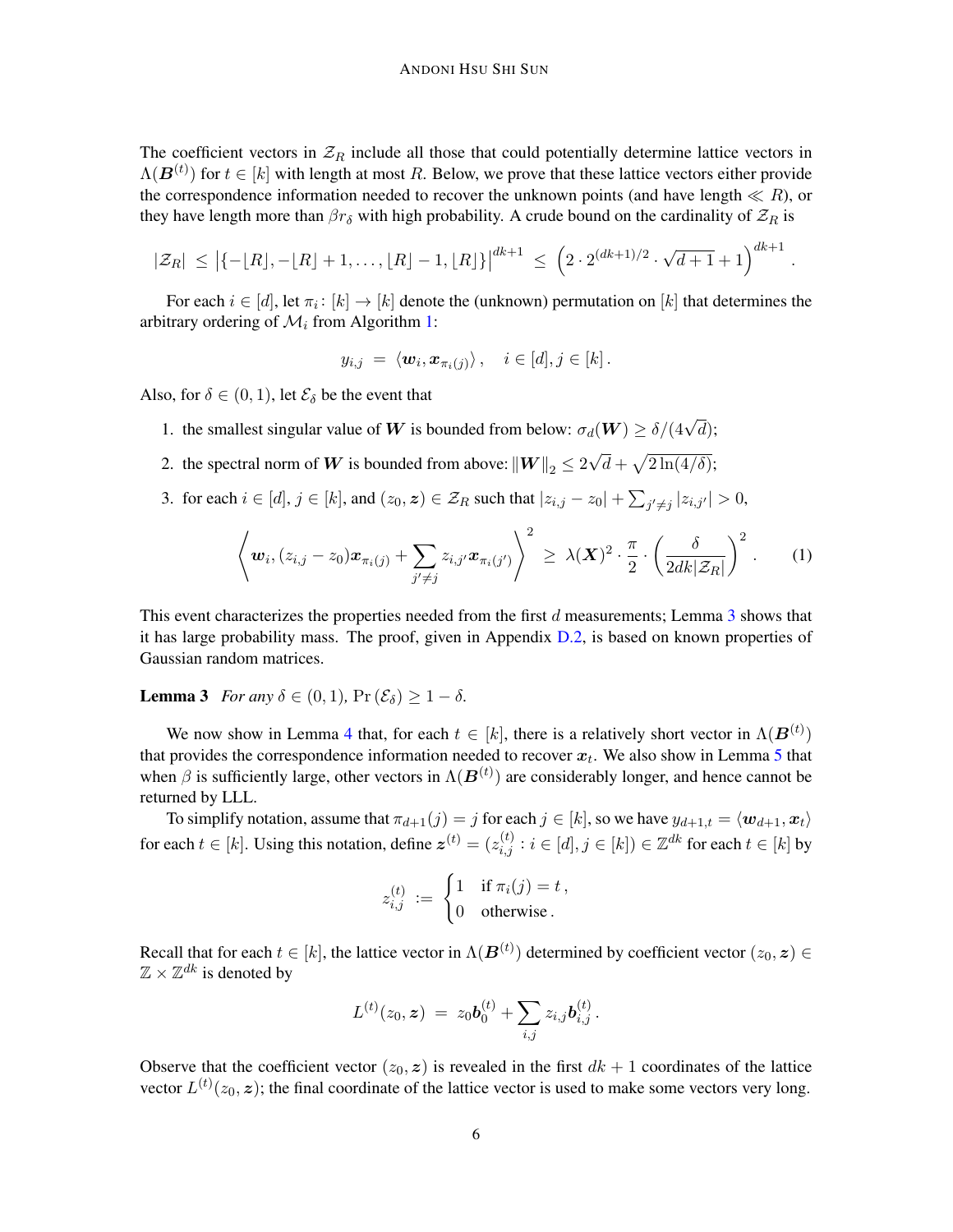**Lemma 4** On the event  $\mathcal{E}_{\delta}$ , for each  $t \in [k]$ ,  $y_{d+1,t} = \langle \mathbf{w}_{d+1}, \mathbf{x}_t \rangle = \sum_{i,j} a_{i,j} z_{i,j}^{(t)}$ . Also on this *event, for each*  $t \in [k]$ *,* 

$$
L^{(t)}(1, \mathbf{z}^{(t)}) = \begin{bmatrix} 1 \\ \mathbf{z}^{(t)} \\ -\beta y_{d+1,t} + \beta \sum_{i,j} a_{i,j} z_{i,j}^{(t)} \end{bmatrix} = \begin{bmatrix} 1 \\ \mathbf{z}^{(t)} \\ 0 \end{bmatrix},
$$

$$
||L^{(t)}(1, \mathbf{z}^{(t)})||_2 = \sqrt{d+1}.
$$

**Proof** Assume  $\mathcal{E}_{\delta}$  holds, which guarantees the existence of  $W^{-1}$  and thus permits the  $\tilde{\boldsymbol{w}}_i$  to be well-defined. In this event,  $\sum_{i=1}^d \tilde{w}_i w_i^\top = W^{-1}W = I_d$ . Therefore,

$$
\begin{aligned} \sum_{i,j} a_{i,j} z_{i,j}^{(t)} \ &= \ \sum_{i=1}^d \sum_{j=1}^k \langle \boldsymbol{w}_{d+1}, \tilde{\boldsymbol{w}}_i \rangle \langle \boldsymbol{w}_i, \boldsymbol{x}_{\pi_i(j)} \rangle z_{i,j}^{(t)} \\ &= \ \sum_{i=1}^d \langle \boldsymbol{w}_{d+1}, \tilde{\boldsymbol{w}}_i \rangle \langle \boldsymbol{w}_i, \boldsymbol{x}_t \rangle \\ &= \ \boldsymbol{w}_{d+1}^\top \left( \sum_{i=1}^d \tilde{\boldsymbol{w}}_i \boldsymbol{w}_i^\top \right) \boldsymbol{x}_t \ = \ \langle \boldsymbol{w}_{d+1}, \boldsymbol{x}_t \rangle \,. \end{aligned}
$$

The claim now follows by direct computation, using the above identity and the definition of  $z^{(t)}$ .

<span id="page-6-0"></span>**Lemma 5** *For any*  $\delta \in (0,1)$ *, conditional on the event*  $\mathcal{E}_{\delta}$ *, with probability at least*  $1 - \delta$  *(over the choice of*  $w_{d+1}$ *), for each*  $t \in [k]$ *, every coefficient vector*  $(z_0, \bm{z}) \in \mathbb{Z} \times \mathbb{Z}^{dk}$  *that is not an integer multiple of* (1, z (t) ) *satisfies*

<span id="page-6-1"></span>
$$
\left\| L^{(t)}(z_0, \mathbf{z}) \right\|_2 \, > \, \min \left\{ R, \, \sqrt{z_0^2 + \| \mathbf{z} \|_2^2 + \beta^2 r_\delta^2} \right\} \, .
$$

**Proof** Assume  $\mathcal{E}_{\delta}$  holds. This implies, in particular, that  $W^{-1}$  and the  $\tilde{w}_i$  are well-defined. Fix  $t \in [k]$ , and let  $\mathbb{Z}(1, z^{(t)})$  denote the set of integer multiples of  $(1, z^{(t)})$ . For any coefficient vector  $(z_0, z) \in \mathbb{Z} \times \mathbb{Z}^{dk},$ 

$$
\|L^{(t)}(z_0, \mathbf{z})\|_2^2 = \left\| z_0 \mathbf{b}_0^{(t)} + \sum_{i,j} z_{i,j} \mathbf{b}_{i,j}^{(t)} \right\|_2^2 = z_0^2 + \| \mathbf{z} \|_2^2 + \beta^2 \left( \sum_{i,j} a_{i,j} z_{i,j} - y_{d+1,t} z_0 \right)^2.
$$
 (2)

Observe that  $||L^{(t)}(z_0, z)||_2 > R$  for all  $(z_0, z) \in (\mathbb{Z} \times \mathbb{Z}^{dk}) \setminus \mathcal{Z}_R$ . Below, we prove that with probability at least  $1 - \delta/k$ ,  $\left\| L^{(t)}(z_0, \boldsymbol{z}) \right\|_2^2 > z_0^2 + \| \boldsymbol{z} \|_2^2 + \beta^2 r_\delta^2$  for every  $(z_0, \boldsymbol{z}) \in \mathcal{Z}_R \setminus \mathbb{Z}(1, \boldsymbol{z}^{(t)}).$ Combining this with a union bound over all choices of  $t \in [k]$  proves the lemma.

Fix any such  $(z_0, z) \in \mathcal{Z}_R$ , and consider the parenthesized term in Eq. [\(2\)](#page-6-1) (without the squaring). By Lemma [4,](#page-5-1) the term expands to

$$
\sum_{i,j} a_{i,j} z_{i,j} - y_{d+1,t} z_0 = \sum_{i,j} a_{i,j} \left( z_{i,j} - z_{i,j}^{(t)} z_0 \right)
$$
  
= 
$$
\sum_{i,j} \langle \mathbf{w}_{d+1}, \tilde{\mathbf{w}}_i \rangle \langle \mathbf{w}_i, \mathbf{x}_{\pi_i(j)} \rangle \left( z_{i,j} - z_{i,j}^{(t)} z_0 \right) = \langle \mathbf{w}_{d+1}, \mathbf{v} \rangle,
$$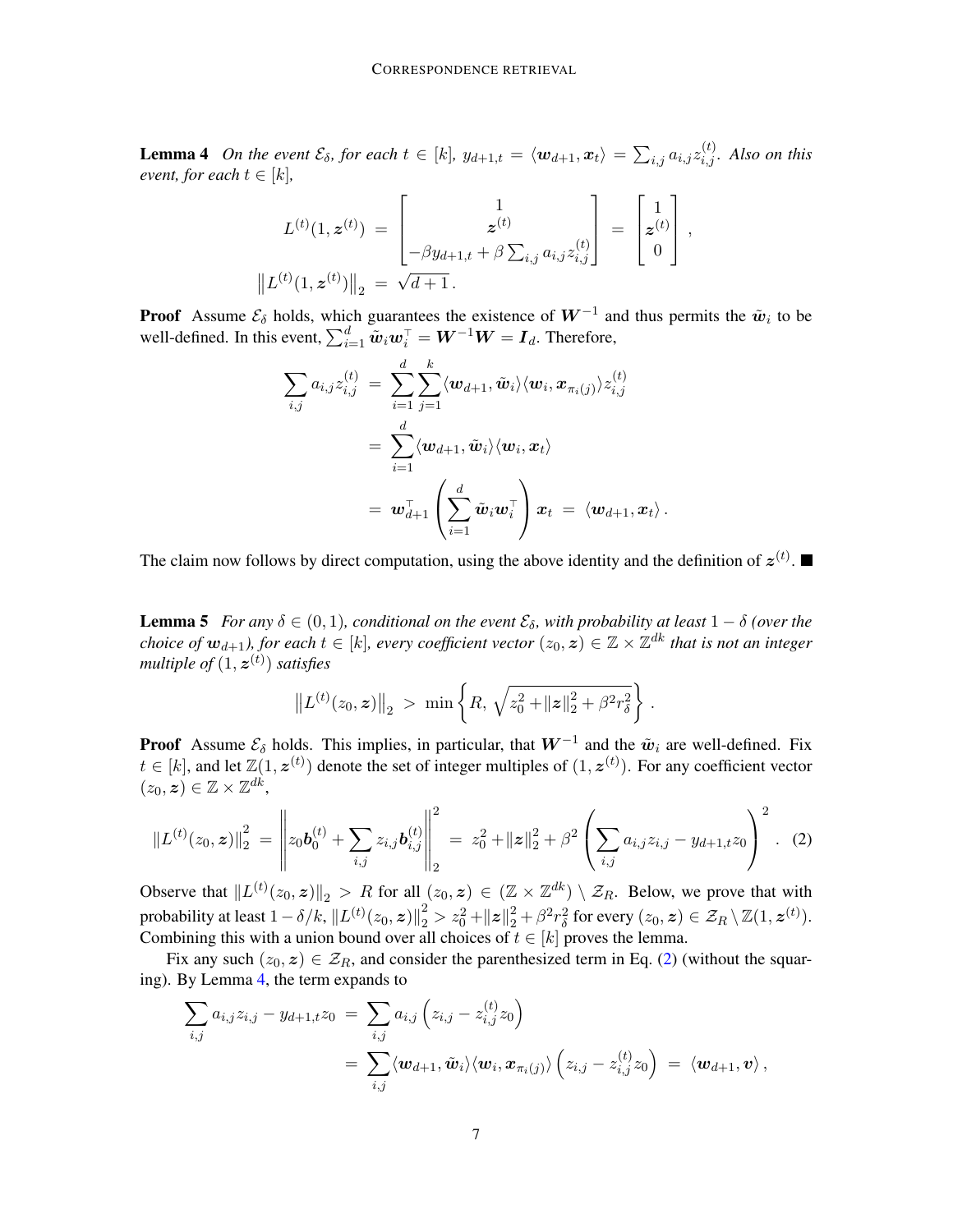where

$$
\boldsymbol{v} \; := \; \sum_{i,j} \langle \boldsymbol{w}_i, \boldsymbol{x}_{\pi_i(j)} \rangle \left( z_{i,j} - z^{(t)}_{i,j} z_0 \right) \tilde{\boldsymbol{w}}_i \, .
$$

Because  $w_{d+1} \sim N(0, I_d)$ , the final expression is a  $N(0, ||v||_2^2)$  $2<sub>2</sub>$ ) random variable, and hence by Proposition [10](#page-14-3) (given in Appendix  $\overline{A}$ ),

$$
\Pr\left(\langle \boldsymbol{w}_{d+1}, \boldsymbol{v}\rangle^2 \leq \frac{\pi}{2} \cdot \left(\frac{\delta}{k|\mathcal{Z}_R|}\right)^2 \cdot \|\boldsymbol{v}\|_2^2\right) \leq \frac{\delta}{k|\mathcal{Z}_R|}.
$$
 (3)

We show below that, on the event  $\mathcal{E}_{\delta}$ ,

<span id="page-7-1"></span><span id="page-7-0"></span>
$$
\|\boldsymbol{v}\|_2^2 \,\geq\, \frac{\lambda(\boldsymbol{X})^2 \cdot \frac{\pi}{2} \cdot \left(\frac{\delta}{2d k |\mathcal{Z}_R|}\right)^2}{\left(2\sqrt{d} + \sqrt{2\ln(2/\delta)}\right)^2}.\tag{4}
$$

Using this bound with Eq. [\(3\)](#page-7-0) and a union bound, it follows that with probability at least  $1 - \delta/k$ , we have  $||L^{(t)}(z_0, \mathbf{z})||_2^2 > z_0^2 + ||\mathbf{z}||_2^2 + \beta^2 r_\delta^2$  for all  $(z_0, \mathbf{z}) \in \mathcal{Z}_R \setminus \mathbb{Z}(1, \mathbf{z}^{(t)})$ .

We now prove the bound in Eq. [\(4\)](#page-7-1) on the event  $\mathcal{E}_{\delta}$ . Because the  $\tilde{w}_i$  are the columns of  $W^{-1}$ , we may write  $\boldsymbol{v} = \boldsymbol{W}^{-1}\boldsymbol{c}$  for  $\boldsymbol{c} = (c_1, c_2, \dots, c_d)$ , where

$$
c_i \; := \; \sum_{j=1}^k \langle \bm{w}_i, \bm{x}_{\pi_i(j)} \rangle \left( z_{i,j} - z_{i,j}^{(t)} z_0 \right) \; = \; \left\langle \bm{w}_i, \left( z_{i,\pi_i^{-1}(t)} - z_0 \right) \bm{x}_t + \sum_{j \in [k]: \pi_i(j) \neq t} z_{i,j} \bm{x}_{\pi_i(j)} \right\rangle
$$

for each  $i \in [d]$ . Therefore,  $\|\boldsymbol{v}\|_2^2$  may be bounded below as

$$
\|\bm{v}\|_2^2 \ \ge \ \sigma_d (\bm{W}^{-1})^2 \cdot \sum_{i=1}^d c_i^2 \ = \ \frac{1}{\|\bm{W}\|_2^2} \cdot \sum_{i=1}^d c_i^2 \,.
$$

Since  $(z_0, z) \notin \mathbb{Z}(1, z^{(t)})$ , at least one of the following is true:

- 1. there exists  $i \in [d]$  such that  $z_{i, \pi_i^{-1}(t)} \neq z_0$ ;
- 2. there exists  $i \in [d]$  and  $j \in [k] \setminus {\{\pi_i^{-1}(t)\}}$  such that  $z_{i,\pi_i(j)} \neq 0$ .

In either case, there exists  $i \in [d]$  such that  $|z_{i,\pi_i^{-1}(t)} - z_0| + \sum_{j \in [k]: \pi_i(j) \neq t} |z_{i,\pi_i(j)}| > 0$ , so using the third condition in the event  $\mathcal{E}_{\delta}$ ,

$$
\sum_{i=1}^d c_i^2 \geq \lambda(\boldsymbol{X})^2 \cdot \frac{\pi}{2} \cdot \left(\frac{\delta}{2dk|\mathcal{Z}_R|}\right)^2.
$$

√  $\overline{d} + \sqrt{2 \ln(2/\delta)}$  from the second condition in Combining this with the upper-bound  $\left\|W\right\|_2 \leq 2$ the event  $\mathcal{E}_{\delta}$  proves the required lower-bound on  $||v||_2^2$  $^{2}_{2}$  from Eq. [\(4\)](#page-7-1). **The State** 

We now prove Theorem [2.](#page-3-0) With probability at least  $1-\delta/2$  (over the choice of  $w_1, w_2, \ldots, w_d$ ),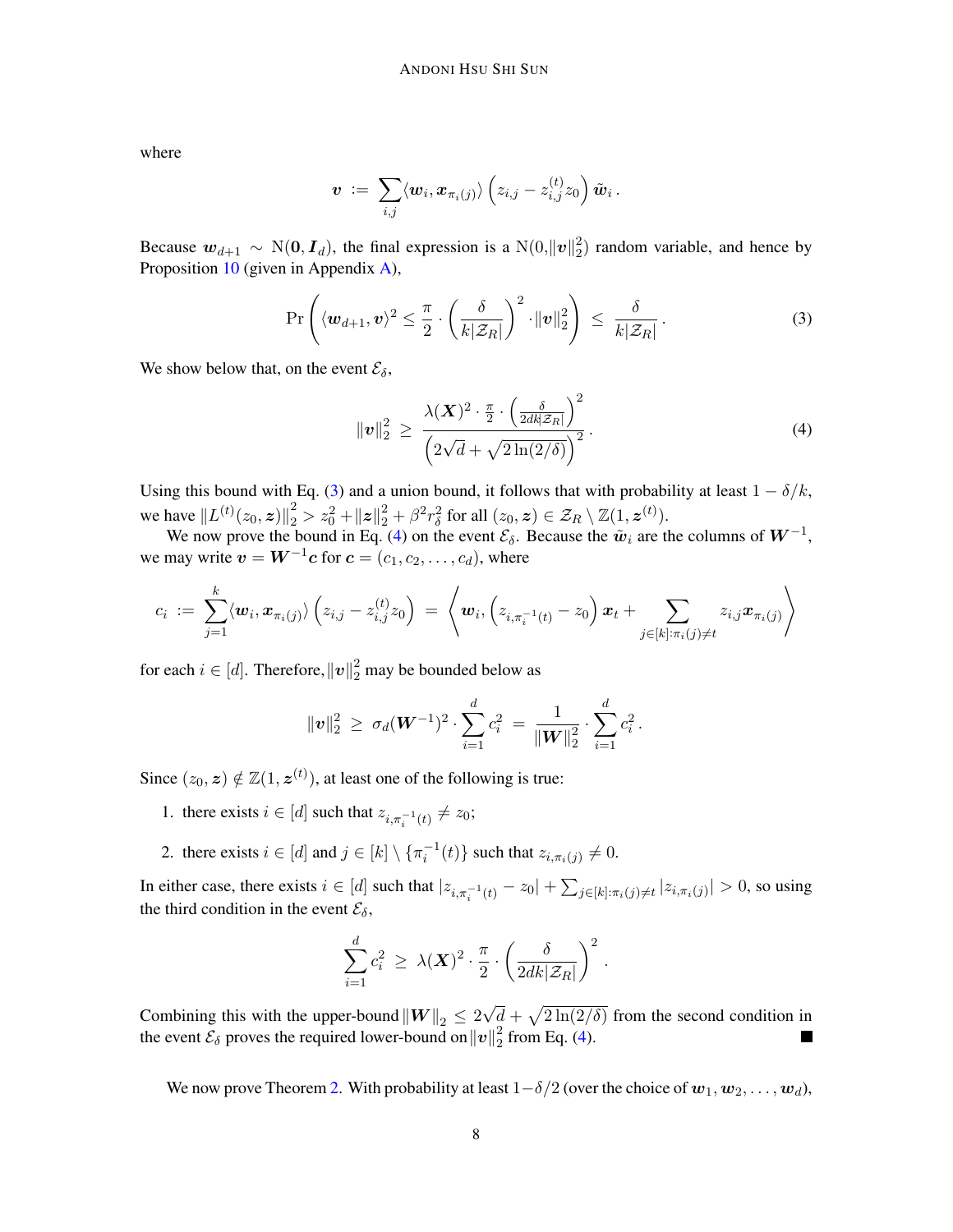1. Event  $\mathcal{E}_{\delta/2}$  holds (Lemma [3\)](#page-5-0).

Moreover, conditional on  $\mathcal{E}_{\delta/2}$ ,

2.  $||L^{(t)}(1, z^{(t)})||_2 =$ √  $d+1$  for each  $t \in [k]$  (Lemma [4\)](#page-5-1);

and, with probability at least  $1 - \delta/2$  (over the choice of  $w_{d+1}$ ),

3. for each  $t \in [k]$ , every non-zero vector in  $L^{(t)}(z_0, z) \in \Lambda(B^{(t)})$  for  $(z_0, z) \in \mathbb{Z} \times \mathbb{Z}^{dk}$ with length at most  $R = 2^{(dk+1)/2} \sqrt{d+1}$  is either an integer multiple of  $L^{(t)}(1, z^{(t)})$ , or has length  $||L^{(t)}(z_0, z)||_2 > \sqrt{z_0^2 + ||z||_2^2 + \beta^2 r_{\delta/2}^2}$ ; the length in this latter case is more than R when  $\beta \ge R/r_{\delta/2}$  (Lemma [5\)](#page-6-0).

Statements 1–3 above hold together with probability at least  $1 - \delta$ , so we assume that they hold. In particular, Algorithm [1](#page-4-0) does not return "failure" upon checking if W singular. As long as  $\beta \geq$  $R/r_{\delta/2}$ , for each  $t \in [k]$ , the approximate solution returned by LLL for  $\Lambda(B^{(t)})$  is  $L^{(t)}(\hat{z}_0, \hat{z}) =$  $L^{(t)}(c, cz^{(t)})$  for some  $c \neq 0$ . The  $(dk + 2)$ -th coordinate of this vector is zero—so Algorithm [1](#page-4-0) does not return "failure" on account of this check—and  $\hat{x}_t$  is obtained as a solution to the system of linear equations

$$
\langle \mathbf{w}_i, \mathbf{x} \rangle = y_{i,j}, \qquad (i,j) \in [d] \times [k] \cdot cz_{i,j}^{(t)} \neq 0.
$$

By the definition of  $\bm{z}^{(t)}$  and non-singularity of  $\bm{W}$ , we have  $\hat{\bm{x}}_t = \bm{x}_t$  for all  $t \in [k]$ . This completes the proof of Theorem [2.](#page-3-0)

#### 3.3. Phase retrieval

The special case of correspondence retrieval where  $k = 2$  and  $x_1 = -x_2 \neq 0$  is known as the (real-valued) phase retrieval problem, as described in the introduction. Indeed, it is easy to see that the general  $k = 2$  correspondence retrieval problem may be reduced to this case by "centering" the measurements. However, the unknown points  $x_1$  and  $x_2$  are no longer linearly independent, so Algorithm [1](#page-4-0) is not directly applicable.

A simple fix is to pick a random vector  $z \sim N(0, I_d)$ , and replace each unordered measurement  $\mathcal{M}_i = \{\langle \boldsymbol{w}_i, \boldsymbol{x}_1 \rangle, \langle \boldsymbol{w}_i, \boldsymbol{x}_2 \rangle\}$  with  $\mathcal{M}_i' := \{\langle \boldsymbol{w}_i, \boldsymbol{z} \rangle + \langle \boldsymbol{w}_i, \boldsymbol{x}_1 \rangle, \langle \boldsymbol{w}_i, \boldsymbol{z} \rangle + \langle \boldsymbol{w}_i, \boldsymbol{x}_2 \rangle\}$ . The points to recover become  $z + x$  and  $z - x$ , where  $x := x_1 = -x_2$ . Let  $\tilde{X} := [z + x | z - x] \in \mathbb{R}^{\tilde{d} \times 2}$ . The following proposition gives a bound on  $\kappa(\tilde{\boldsymbol{X}}) = \sigma_1(\tilde{\boldsymbol{X}})/\sigma_2(\tilde{\boldsymbol{X}})$ ; its proof is given in Appendix [D.3.](#page-20-1)

<span id="page-8-0"></span>**Proposition 6** For any vectors  $a, b \in \mathbb{R}^d$ , the matrix  $M := [a + b|a - b] \in \mathbb{R}^{d \times 2}$  satisfies

$$
\frac{\sigma_1(\boldsymbol{M})}{\sigma_2(\boldsymbol{M})} \ \leq \ \frac{r+1/r}{|\sin(\theta)|} \ ,
$$

where  $r := ||a||_2 / ||b||_2$ , and  $\theta$  is the angle between  $a$  and  $b$ .

It is easy to see that

$$
\kappa(\tilde{\boldsymbol{X}}) \ \leq \ \frac{r + 1/r}{\left|\sin(\theta)\right|} \ \leq \ O\left(\frac{\|\boldsymbol{x}\|_2}{\sqrt{d}} + \frac{\sqrt{d}}{\|\boldsymbol{x}\|_2}\right)
$$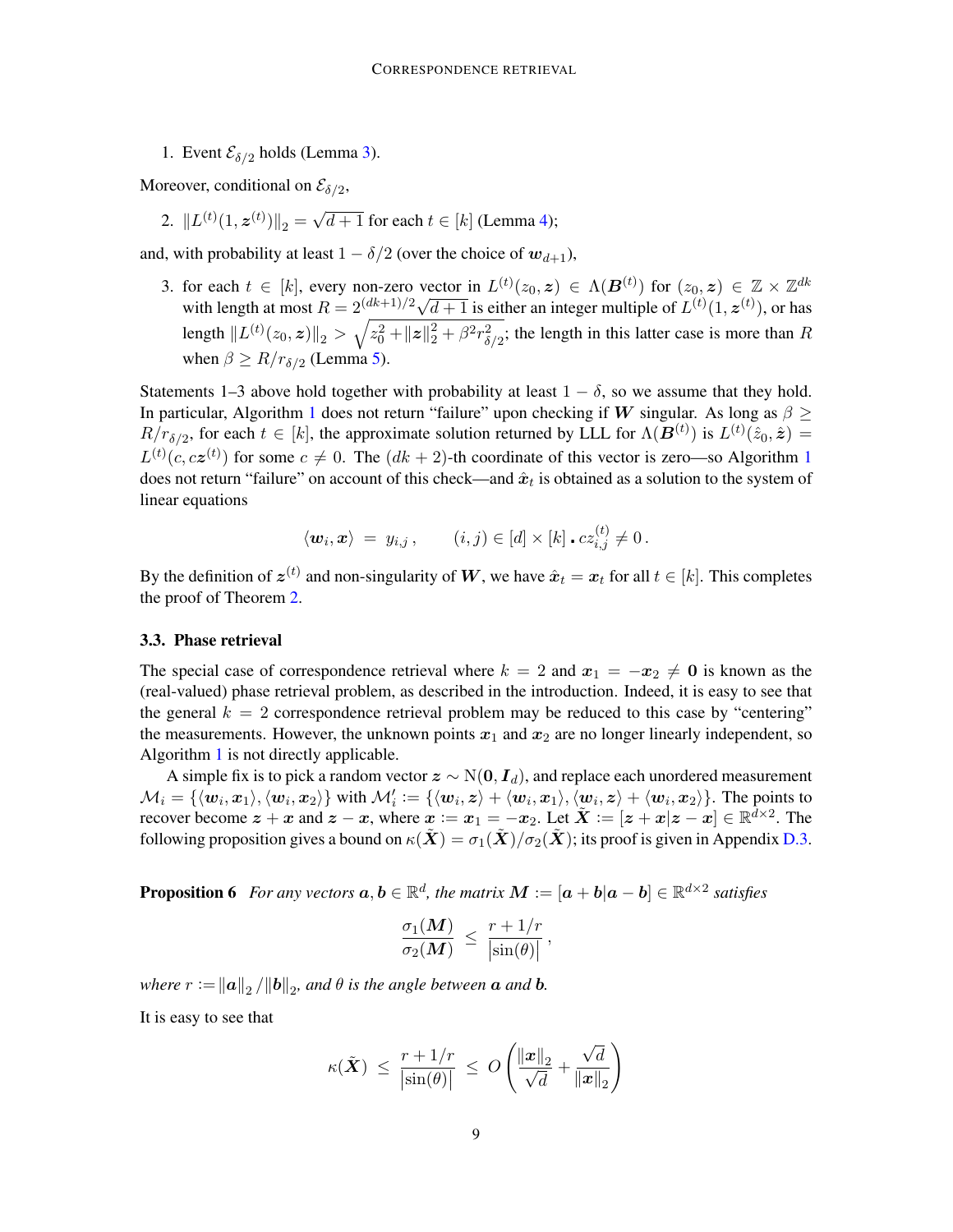with high probability, and hence Algorithm [1](#page-4-0) may be applied.

We can also give a direct algorithm for solving the phase retrieval problem via LLL, with quali-tatively the same guarantees as Algorithm [1,](#page-4-0) where  $\|x\|_2$  replaces the role of  $\lambda(\bm{X})$ . The details are given in Appendix [C.](#page-15-0)

**Number of measurements.** Our algorithms require  $n = d + 1$  measurements for exact recovery, which is the best possible (in dimension  $d \geq 2$ ), even in this phase retrieval setting. With only d linearly independent measurement vectors, no algorithm can distinguish among  $2^{d-1}$  distinct solutions (of the form  $\{W^{-1}\text{diag}(s)Wx, -W^{-1}\text{diag}(s)Wx\}$  for  $s \in \{\pm 1\}^d$ ) that give rise to the same  $d$  measurements.

As discussed in the introduction, [Balan et al.](#page-12-10) [\(2006\)](#page-12-10) prove that  $n = 2d-1$  measurement vectors (whether random or deterministic) are necessary to ensure that every non-zero  $x \in \mathbb{R}^d$  can be recovered, up to sign, from measurements with these measurement vectors. Because our algorithms only use  $d+1$  (Gaussian) measurement vectors, they must be insufficient for recovering some x up to sign (in dimension  $d > 3$ ), even though for any fixed x, they suffice with high probability.

## 4. Noisy correspondence retrieval

This section sketches a moment-based algorithm for the noisy correspondence retrieval problem.

### 4.1. Main idea

The algorithm is based on decomposing the following moments involving the  $k$  unknown points:

$$
\boldsymbol{M} \ := \ \sum_{j=1}^k \boldsymbol{x}_j^{\otimes 2} \ \in \ \mathbb{R}^{d \times d} \qquad \text{and} \qquad \boldsymbol{T} \ := \ \sum_{j=1}^k \boldsymbol{x}_j^{\otimes 3} \ \in \ \mathbb{R}^{d \times d \times d} \, .
$$

Under the condition rank( $X$ ) = k, there is an efficient algorithm based on tensor decompositions that, if given  $M$  and  $T$  up to some sufficiently small error as inputs, returns accurate estimates of the points  $x_1, x_2, \ldots, x_k$  up to reordering (see, e.g., [Anandkumar et al.,](#page-12-11) [2014\)](#page-12-11).

The crucial idea is that the moment matrix  $M$  and tensor  $T$  can be estimated from the data  $(w_1, M_1^{\sigma}), (w_2, M_2^{\sigma}), \ldots, (w_n, M_n^{\sigma})$ , even though the measurements are unordered. This was observed by [Yi et al.](#page-14-1) [\(2016\)](#page-14-1) in the case of a related (and indeed, more difficult) model of mixtures of linear regressions. In their model, there is no noise (i.e.,  $\sigma = 0$ ), but instead of observing all of  $\mathcal{M}_i$ , only a random element of  $\mathcal{M}_i$  is observed (and this random choice is independent of the random measurement vectors, and identically distributed across all  $n$  measurements). [Yi et al.](#page-14-1) give an algorithm for learning the k unknown points when  $n$  is sufficiently large (nearly linear in d, polynomial in k and  $\kappa(X)$ ).<sup>[2](#page-9-0)</sup> Therefore, it is clear that the noiseless correspondence retrieval problem may be reduced to their noiseless mixtures of linear regressions problem.

Our main observation is that the same estimators designed for the noiseless setting may also be applied in the noisy setting.

<span id="page-9-0"></span><sup>2.</sup> [Yi et al.](#page-14-1) [\(2016\)](#page-14-1) also give a hybrid algorithm that combines alternating minimization with the moment-based algorithm. This hybrid algorithm can exactly recover the  $k$  unknown points in the noiseless setting.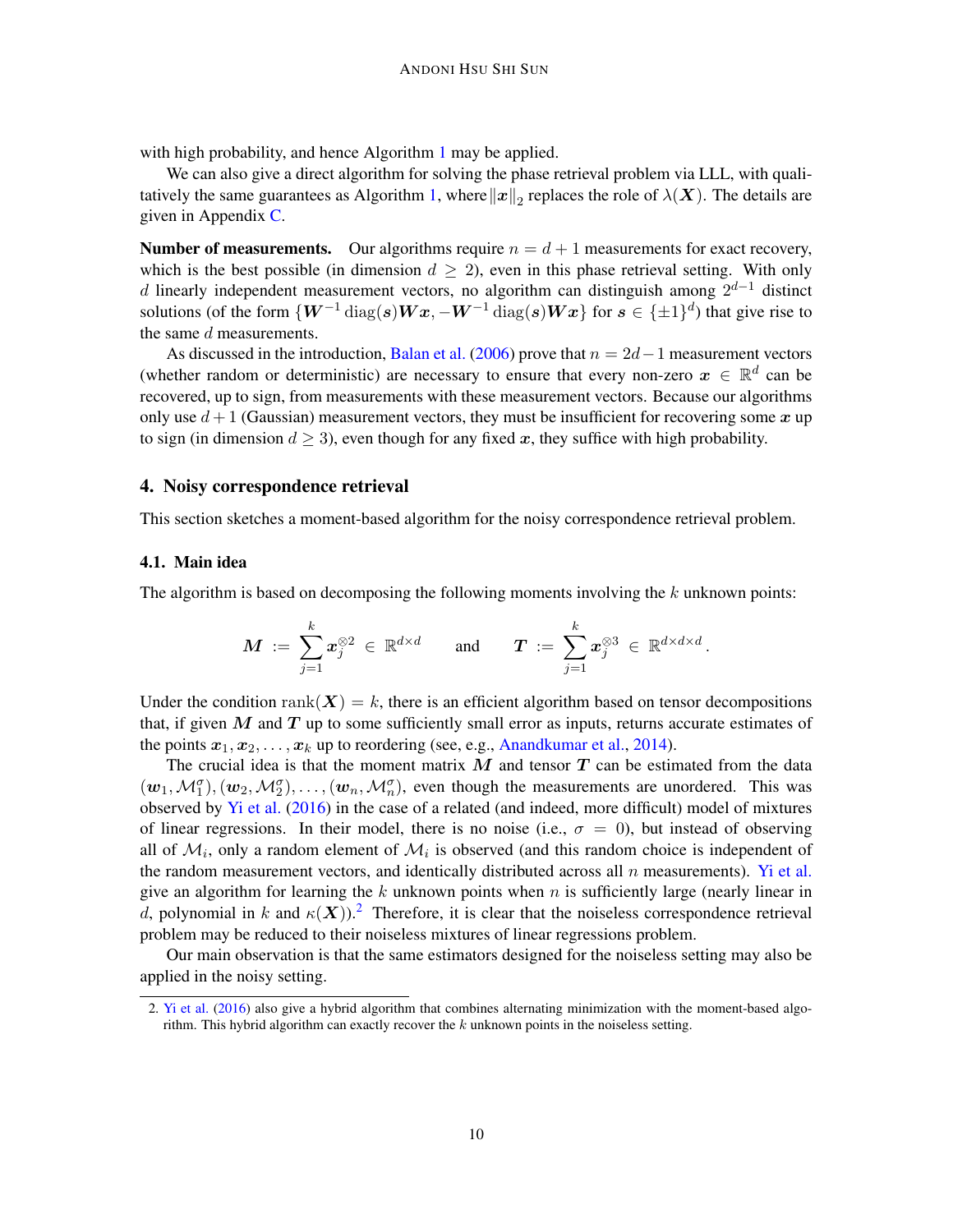### 4.2. Moment estimators

To estimate  $M$  and  $T$ , we use

<span id="page-10-0"></span>
$$
\widehat{\boldsymbol{M}}\;:=\;\frac{1}{n}\sum_{i=1}^n\left\{\frac{1}{2}\sum_{j=1}^k\left(\langle\boldsymbol{w}_i,\boldsymbol{x}_j\rangle+\sigma\varepsilon_{i,j}\right)^2\left(\boldsymbol{w}_i^{\otimes2}-\boldsymbol{I}_d\right)\right\}\\\text{and}\quad\widehat{\boldsymbol{T}}\;:=\;\frac{1}{n}\sum_{i=1}^n\left\{\frac{1}{6}\sum_{j=1}^k\left(\langle\boldsymbol{w}_i,\boldsymbol{x}_j\rangle+\sigma\varepsilon_{i,j}\right)^3\left(\boldsymbol{w}_i^{\otimes3}-\mathcal{T}(\boldsymbol{w}_i)\right)\right\}\,,
$$

respectively. Here, for any vector  $v \in \mathbb{R}^d$ , the third-order tensor  $\mathcal{T}(v)$  is defined by  $\mathcal{T}(v) :=$  $\sum_{j=1}^{\bar{d}}\,(\bm{v}\otimes\bm{e}_j\otimes\bm{e}_j+\bm{e}_j\otimes\bm{v}\otimes\bm{e}_j+\bm{e}_j\otimes\bm{e}_j\otimes\bm{v}),$  where  $\bm{e}_1,\bm{e}_2,\ldots,\bm{e}_d$  is any fixed orthonormal basis for  $\mathbb{R}^d$ . The *i*-th term in each of  $\widehat{M}$  and  $\widehat{T}$  is symmetric with respect to the k values in  $\mathcal{M}_i^{\sigma}$ , and hence can be formed using just the unordered measurements.

The unbiasedness of  $\hat{M}$  and  $\hat{T}$  in the noiseless case ( $\sigma = 0$ ) follows immediately from the following proposition. We give a simple proof in Appendix [D.4](#page-21-1) for completeness.

**Proposition 7 [\(Yi et al.,](#page-14-1) [2016\)](#page-14-1)** Let  $w \sim N(0, I_d)$ . For any vector  $u \in \mathbb{R}^d$ ,

<span id="page-10-1"></span>
$$
\mathbb{E}\left[\frac{1}{2}\langle{\bm{w}},\bm{u}\rangle^2\left(\bm{w}^{\otimes2}-\bm{I}_d\right)\right]\;=\;\bm{u}^{\otimes2}\,,\qquad\mathbb{E}\left[\frac{1}{6}\langle{\bm{w}},\bm{u}\rangle^3\left(\bm{w}^{\otimes3}-\mathcal{T}(\bm{w})\right)\right]\;=\;\bm{u}^{\otimes3}\,.
$$

In the noisy case, we have the following analogous proposition, which implies the unbiasedness of  $\overline{M}$  and  $\overline{T}$  for any noise level  $\sigma \geq 0$ .

**Proposition 8** Let  $w \sim N(0, I_d)$  and  $\varepsilon \sim N(0, 1)$  be independent. For any vector  $u \in \mathbb{R}^d$  and *any*  $\sigma \geq 0$ *,* 

$$
\mathbb{E}\left[\frac{1}{2}\left(\langle \boldsymbol{w}, \boldsymbol{u}\rangle + \sigma \varepsilon\right)^2 \left(\boldsymbol{w}^{\otimes 2} - \boldsymbol{I}_d\right)\right] \;=\; \boldsymbol{u}^{\otimes 2}\,,\ \ \, \mathbb{E}\left[\frac{1}{6}\left(\langle \boldsymbol{w}, \boldsymbol{u}\rangle + \sigma \varepsilon\right)^3 \left(\boldsymbol{w}^{\otimes 3} - \mathcal{T}(\boldsymbol{w})\right)\right] \;=\; \boldsymbol{u}^{\otimes 3}\,.
$$

**Proof** This follows from Proposition [7](#page-10-0) by replacing w and u, respectively, with  $\tilde{w} := (w, \varepsilon) \sim$  $N(\mathbf{0}, \mathbf{I}_{d+1})$  and  $\tilde{\boldsymbol{u}} := (\boldsymbol{u}, \sigma) \in \mathbb{R}^{d+1}$ ; and considering the appropriate sub-matrix and sub-tensor.

Proposition [8](#page-10-1) justifies the use of essentially the same moment-based algorithm of [Yi et al.](#page-14-1) for the noisy correspondence retrieval problem:

- 1. Compute the estimates  $\widehat{M}$  and  $\widehat{T}$  from  $(w_1, \mathcal{M}_1^{\sigma}), (w_2, \mathcal{M}_2^{\sigma}), \ldots, (w_n, \mathcal{M}_n^{\sigma}).$
- 2. Apply the tensor decomposition algorithm of [Anandkumar et al.](#page-12-11) [\(2014\)](#page-12-11), and return the vectors from the approximate decomposition  $\hat{x}_1, \hat{x}_2, \ldots, \hat{x}_k$ .

The analysis of [Yi et al.](#page-14-1) can be used to give a bound on the number of measurements needed to accurately estimate the k unknown points: assuming  $\max_{j \in k} ||x_j||_2 = 1$ , for any  $\varepsilon, \delta \in (0, 1)$ , if the number of measurements  $n$  satisfies

$$
n \ge \tilde{O}\left(d \cdot \text{poly}\left(\frac{k}{\sigma_k(\boldsymbol{X}_{\sigma})}\right) \cdot \frac{\log(1/\delta)}{\varepsilon^2} + \frac{k^2}{\delta}\right),
$$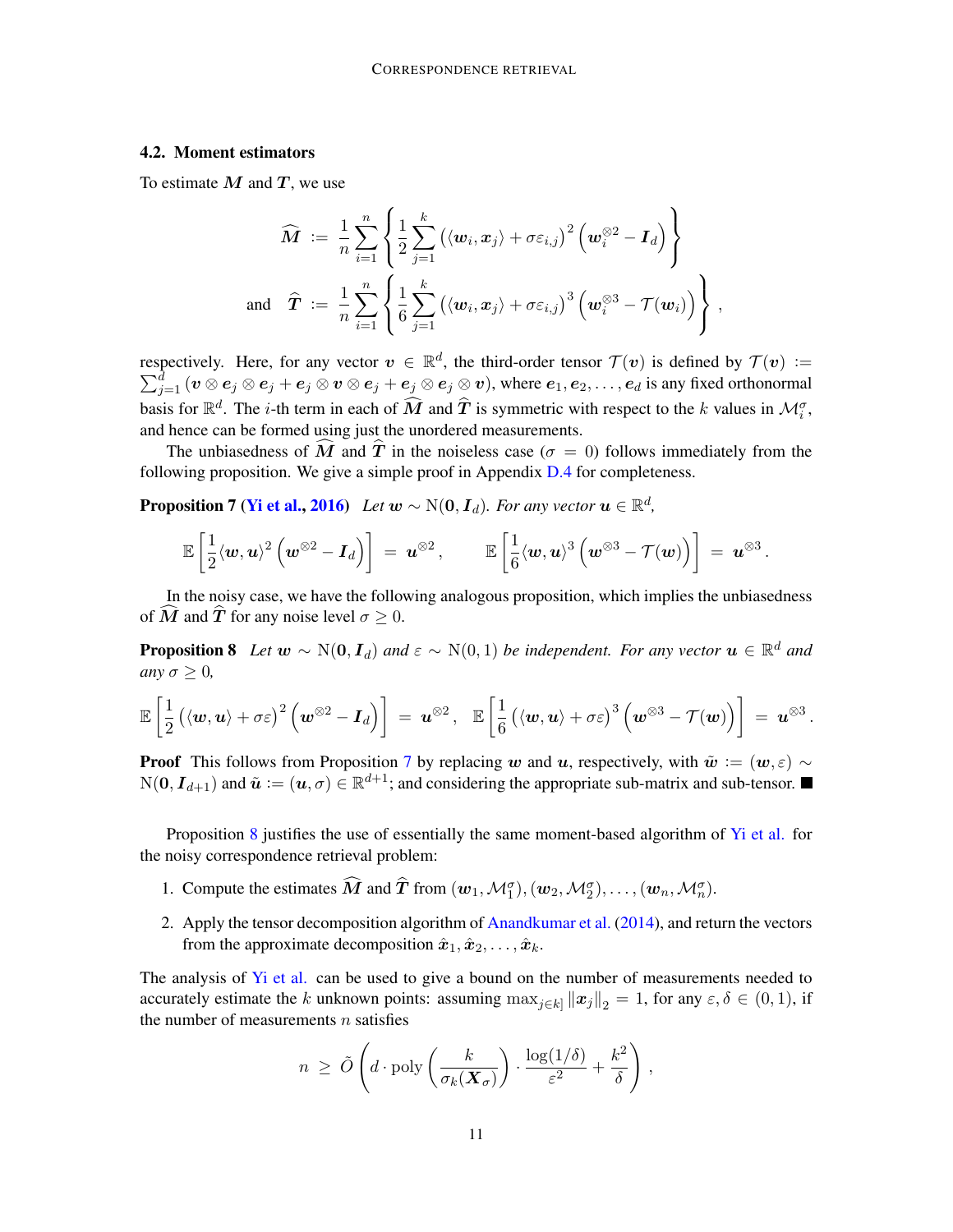then the algorithm returns  $\hat{\boldsymbol{x}}_1, \hat{\boldsymbol{x}}_2, \dots, \hat{\boldsymbol{x}}_k \in \mathbb{R}^d$  satisfying

$$
\min_{\pi} \max_{j \in [k]} \left\| \hat{\boldsymbol{x}}_{\pi(j)} - \boldsymbol{x}_j \right\|_2 \ \leq \ \varepsilon \,,
$$

with probability at least  $1 - \delta$ , where the min is over permutations  $\pi : [k] \to [k]$ . Here, the  $\tilde{O}(\cdot)$ hides factors that are poly-logarithmic in those that appear, and  $\mathbf{X}_{\sigma}$  is the  $(d+1)\times k$  matrix that appends a row to X with all entries equal to  $\sigma$ . We omit a detailed bound and analysis because they are based entirely on the results of  $Y_i$  et al., and the result is not comparable to the results we obtain in the noiseless setting with the lattice-based algorithms.

### 5. Discussion

The moment-based algorithm for the correspondence retrieval problem does not appear to efficiently use the information contained in individual measurements. By averaging over the measurements in the computation of  $\overline{M}$  and  $\overline{T}$ , critical constraint information is lost. In contrast, the lattice-based algorithm does not average over the projection values nor the measurements themselves. It would be interesting to understand if there is indeed a gap between these distinct types of algorithms.

It would also be interesting to consider other classes of measurement vectors. Assuming a Gaussian distribution is convenient for analysis of our lattice-based algorithm, although it is plausible that other distributions satisfying some kind of anti-concentration condition at every point would also suffice. Handling certain discrete distributions would also simplify the numerical precision issues. The moment-based algorithm, however, critically relies on higher-order moment calculations specific to the Gaussian distribution. It is not clear to what extent that algorithm would work with other classes of measurement vectors. A plausible alternative is to use semidefinite programming to re-cover M and T (or other related moment tensors). Indeed, the results of [Kueng et al.](#page-13-13) [\(2017\)](#page-13-13) imply that M can be recovered from  $O(dk)$  measurements, where the distribution of the measurement vectors may be Gaussian or from a certain class of finitely-supported distributions.

Our lattice-based algorithm cannot handle measurement noise, with the cryptographic hardness of the Shortest Vector Problem being the main barrier. There is also cryptographic evidence that even deterministic measurement errors make related problems computationally intractable [\(Alwen](#page-12-12) [et al.,](#page-12-12) [2013\)](#page-12-12). In practice, LLL has been observed to find the shortest vector in lattices in low dimensions, and in high dimensions, its empirical performance is somewhat better than the worst-case approximation factor (Stehlé, [2010\)](#page-13-14). Nevertheless, it is desirable to find different algorithms for phase retrieval and correspondence retrieval that do not use LLL but still work with the same optimal number of measurements.

#### Acknowledgments

AA was supported in part by a grant from the Simons Foundation (#491119 to Alexandr Andoni), a Google Faculty Research Award, and NSF award CCF-1617955. DH was supported in part by NSF awards DMR-1534910 and IIS-1563785, a Bloomberg Data Science Research Grant, and a Sloan Research Fellowship. KS was supported in part by NSF awards CCF-1423306, CNS-1552932, and DMR-1534910. XS was supported in part by NSF awards CCF-1149257 and CCF-1423100, as well as a grant from the Simons Foundation (#320173 to Xiaorui Sun). This work was done in part while DH and KS were research visitors and XS was a research fellow at the Simons Institute for the Theory of Computing.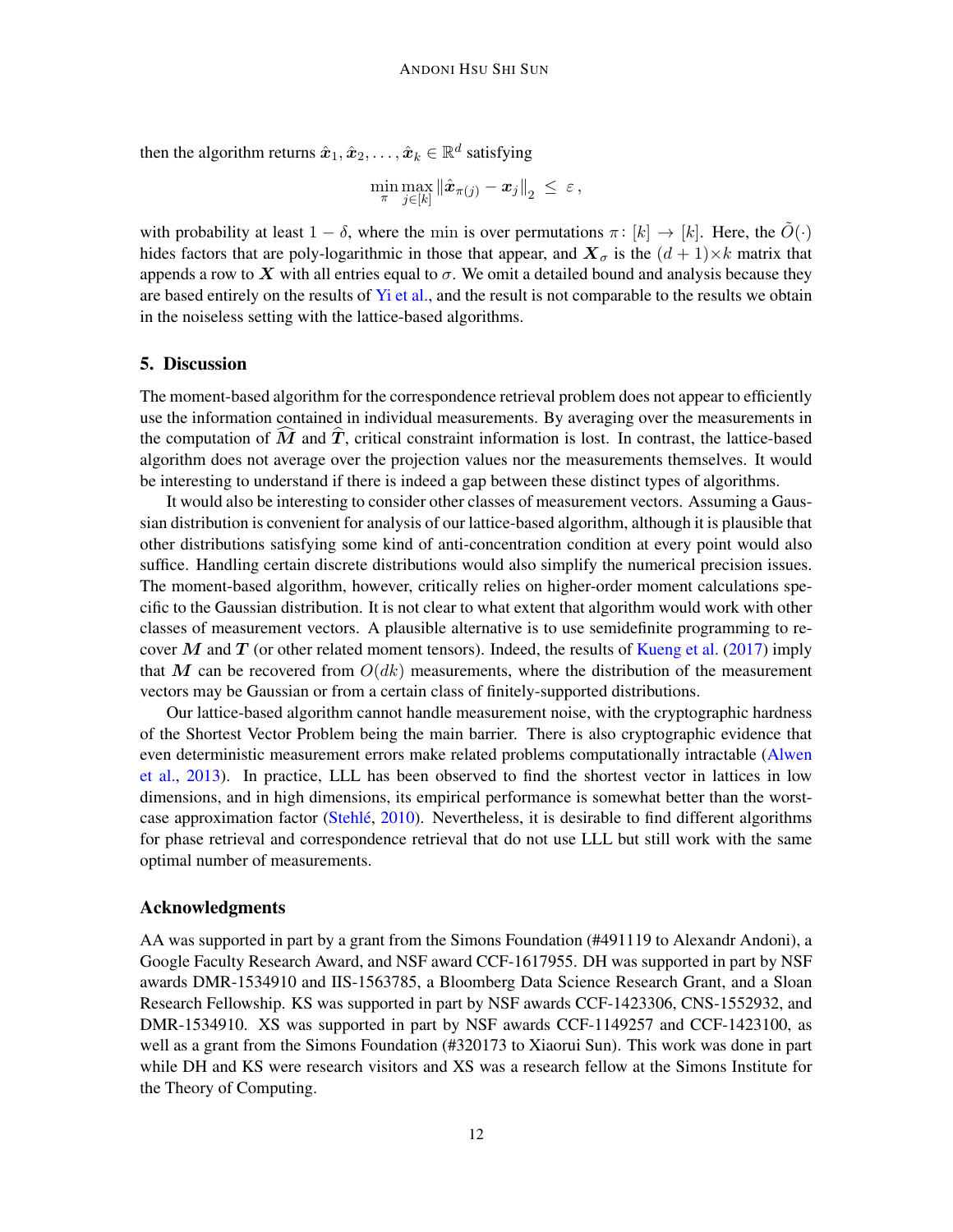# References

- <span id="page-12-9"></span>Miklos Ajtai. Generating hard instances of lattice problems. In ´ *Proceedings of the twenty-eighth annual ACM symposium on Theory of computing*, pages 99–108. ACM, 1996.
- <span id="page-12-2"></span>Boris Alexeev, Afonso S Bandeira, Matthew Fickus, and Dustin G Mixon. Phase retrieval with polarization. *SIAM Journal on Imaging Sciences*, 7(1):35–66, 2014.
- <span id="page-12-12"></span>Joel Alwen, Stephan Krenn, Krzysztof Pietrzak, and Daniel Wichs. Learning with rounding, revisited: New reduction, properties and applications. Cryptology ePrint Archive, Report 2013/098, 2013.
- <span id="page-12-11"></span>Animashree Anandkumar, Rong Ge, Daniel J Hsu, Sham M Kakade, and Matus Telgarsky. Tensor decompositions for learning latent variable models. *Journal of Machine Learning Research*, 15 (1):2773–2832, 2014.
- <span id="page-12-10"></span>Radu Balan, Pete Casazza, and Dan Edidin. On signal reconstruction without phase. *Applied and Computational Harmonic Analysis*, 20(3):345–356, 2006.
- <span id="page-12-1"></span>Emmanuel J Candes and Xiaodong Li. Solving quadratic equations via phaselift when there are ` about as many equations as unknowns. *Foundations of Computational Mathematics*, 14(5):1017– 1026, 2014.
- <span id="page-12-0"></span>Emmanuel J Candes, Thomas Strohmer, and Vladislav Voroninski. Phaselift: Exact and stable signal recovery from magnitude measurements via convex programming. *Communications on Pure and Applied Mathematics*, 66(8):1241–1274, 2013.
- <span id="page-12-4"></span>Emmanuel J Candes, Yonina C Eldar, Thomas Strohmer, and Vladislav Voroninski. Phase retrieval via matrix completion. *SIAM review*, 57(2):225–251, 2015a.
- <span id="page-12-5"></span>Emmanuel J Candes, Xiaodong Li, and Mahdi Soltanolkotabi. Phase retrieval from coded diffraction patterns. *Applied and Computational Harmonic Analysis*, 39(2):277–299, 2015b.
- <span id="page-12-6"></span>Emmanuel J Candes, Xiaodong Li, and Mahdi Soltanolkotabi. Phase retrieval via wirtinger flow: Theory and algorithms. *IEEE Transactions on Information Theory*, 61(4):1985–2007, 2015c.
- <span id="page-12-7"></span>Yuxin Chen and Emmanuel Candes. Solving random quadratic systems of equations is nearly as easy as solving linear systems. In *Advances in Neural Information Processing Systems*, pages 739–747, 2015.
- <span id="page-12-14"></span>Kenneth R Davidson and Stanislaw J Szarek. Local operator theory, random matrices and banach spaces. *Handbook of the geometry of Banach spaces*, 1(317-366):131, 2001.
- <span id="page-12-13"></span>Alan Edelman. Eigenvalues and condition numbers of random matrices. *SIAM Journal on Matrix Analysis and Applications*, 9(4):543–560, 1988.
- <span id="page-12-3"></span>Yonina C Eldar and Shahar Mendelson. Phase retrieval: Stability and recovery guarantees. *Applied and Computational Harmonic Analysis*, 36(3):473–494, 2014.

<span id="page-12-8"></span>Bing Gao and Zhiqiang Xu. Gauss-newton method for phase retrieval. *arXiv preprint*, 2016.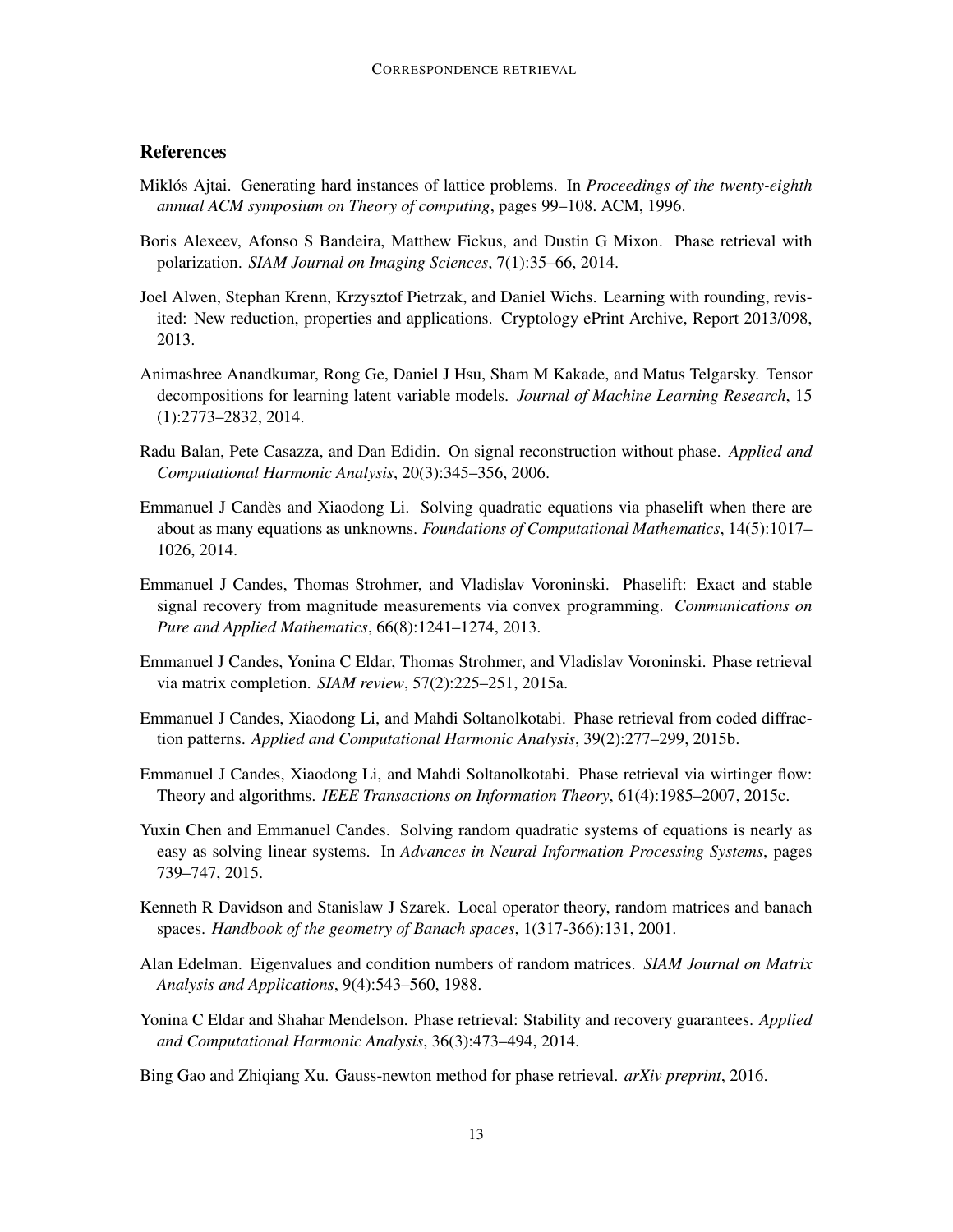- <span id="page-13-10"></span>Michael R Gary and David S Johnson. *Computers and Intractability: A Guide to the Theory of NP-completeness*. WH Freeman and Company, New York, 1979.
- <span id="page-13-12"></span>Anna C Gilbert, Martin J Strauss, Joel A Tropp, and Roman Vershynin. One sketch for all: fast algorithms for compressed sensing. In *Proceedings of the thirty-ninth annual ACM symposium on Theory of computing*, pages 237–246. ACM, 2007.
- <span id="page-13-15"></span>Roger A Horn and Charles R Johnson. *Matrix analysis*. Cambridge University Press, 1985.
- <span id="page-13-1"></span>Kishore Jaganathan, Yonina C Eldar, and Babak Hassibi. Phase retrieval: An overview of recent developments. *arXiv preprint arXiv:1510.07713*, 2015.
- <span id="page-13-6"></span>Ritesh Kolte and Ayfer Özgür. Phase retrieval via incremental truncated wirtinger flow. *arXiv preprint arXiv:1606.03196*, 2016.
- <span id="page-13-13"></span>Richard Kueng, Holger Rauhut, and Ulrich Terstiege. Low rank matrix recovery from rank one measurements. *Applied and Computational Harmonic Analysis*, 42(1):88–116, 2017.
- <span id="page-13-9"></span>Jeffrey C Lagarias and Andrew M Odlyzko. Solving low-density subset sum problems. *Journal of the ACM*, 32(1):229–246, 1985.
- <span id="page-13-8"></span>Arjen Klaas Lenstra, Hendrik Willem Lenstra, and László Lovász. Factoring polynomials with rational coefficients. *Mathematische Annalen*, 261(4):515–534, 1982.
- <span id="page-13-2"></span>Praneeth Netrapalli, Prateek Jain, and Sujay Sanghavi. Phase retrieval using alternating minimization. In *Advances in Neural Information Processing Systems*, pages 2796–2804, 2013.
- <span id="page-13-4"></span>Sujay Sanghavi, Rachel Ward, and Chris D White. The local convexity of solving systems of quadratic equations. *Results in Mathematics*, pages 1–40, 2016.
- <span id="page-13-0"></span>Yoav Shechtman, Yonina C Eldar, Oren Cohen, Henry Nicholas Chapman, Jianwei Miao, and Mordechai Segev. Phase retrieval with application to optical imaging: a contemporary overview. *IEEE Signal Processing Magazine*, 32(3):87–109, 2015.
- <span id="page-13-14"></span>Damien Stehlé. *Floating-Point LLL: Theoretical and Practical Aspects*, pages 179–213. Springer Berlin Heidelberg, Berlin, Heidelberg, 2010. ISBN 978-3-642-02295-1. doi: 10.1007/ 978-3-642-02295-1 5.
- <span id="page-13-7"></span>Ju Sun, Qing Qu, and John Wright. A geometric analysis of phase retrieval. In *Information Theory (ISIT), 2016 IEEE International Symposium on*, pages 2379–2383. IEEE, 2016.
- <span id="page-13-3"></span>Irène Waldspurger, Alexandre dAspremont, and Stéphane Mallat. Phase recovery, maxcut and complex semidefinite programming. *Mathematical Programming*, 149(1-2):47–81, 2015.
- <span id="page-13-5"></span>Gang Wang, Georgios B Giannakis, and Yonina C Eldar. Solving systems of random quadratic equations via truncated amplitude flow. *arXiv preprint arXiv:1605.08285*, 2016.
- <span id="page-13-11"></span>Xinyang Yi, Constantine Caramanis, and Sujay Sanghavi. Alternating minimization for mixed linear regression. In *ICML*, pages 613–621, 2014.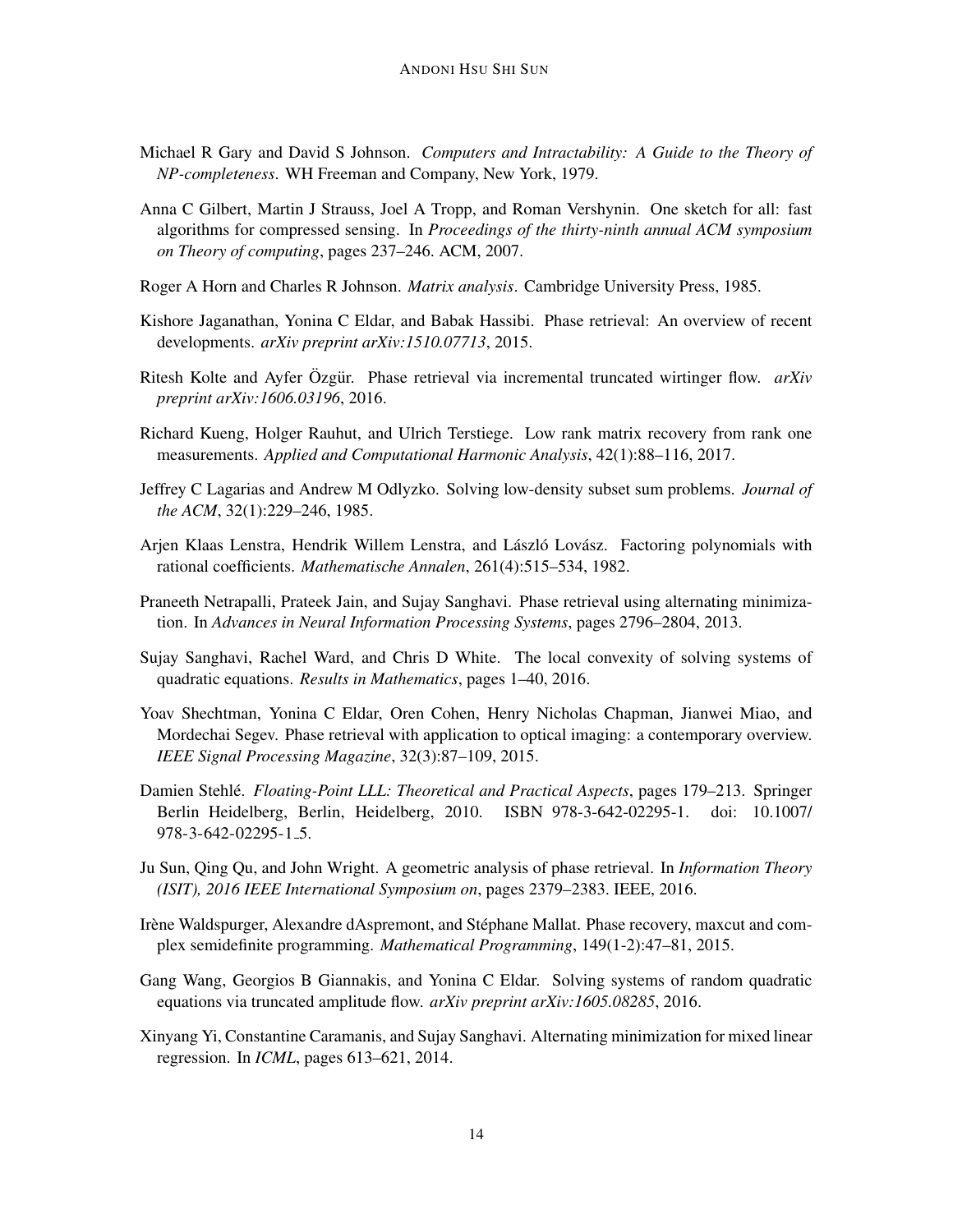- <span id="page-14-1"></span>Xinyang Yi, Constantine Caramanis, and Sujay Sanghavi. Solving a mixture of many random linear equations by tensor decomposition and alternating minimization. *arXiv preprint arXiv:1608.05749*, 2016.
- <span id="page-14-0"></span>Huishuai Zhang and Yingbin Liang. Reshaped wirtinger flow for solving quadratic system of equations. In *Advances in Neural Information Processing Systems*, pages 2622–2630, 2016.

### <span id="page-14-4"></span>Appendix A. Gaussian inequalities

<span id="page-14-6"></span>**Theorem 9 [\(Edelman,](#page-12-13) [1988;](#page-12-13) [Davidson and Szarek,](#page-12-14) [2001\)](#page-12-14)** Let Z be an  $n \times n$  matrix whose en*tries are i.i.d.*  $N(0, 1)$  *random variables. For any*  $\eta \in (0, 1)$ *,* 

<span id="page-14-3"></span>
$$
\Pr\left(\sigma_n(\boldsymbol{Z}) \leq \frac{\eta}{\sqrt{n}}\right) \leq \eta,
$$

*and*

$$
\Pr\left(\sigma_1(\mathbf{Z}) \ge 2\sqrt{d} + \sqrt{2\ln(1/\eta)}\right) \le \eta.
$$

The following proposition is based on elementary properties of the Gaussian distribution.

**Proposition 10** Let  $Z \sim N(0,1)$ . For any  $\eta \in (0,1)$ ,  $Pr(Z^2 \leq \pi \eta^2/2) \leq \eta$ , and  $Pr(|Z| >$  $\sqrt{2\ln(2/\eta)} \leq \eta$ .

Proof The first bound is a standard Gaussian anti-concentration bound:

$$
\Pr\left(|Z| \leq \sqrt{\frac{\pi}{2}}\eta\right) \ = \ \int_{-\sqrt{\frac{\pi}{2}}\eta}^{\sqrt{\frac{\pi}{2}}\eta} \frac{1}{\sqrt{2\pi}} e^{-z^2/2} \, \mathrm{d}z \ \leq \ \int_{-\sqrt{\frac{\pi}{2}}\eta}^{\sqrt{\frac{\pi}{2}}\eta} \frac{1}{\sqrt{2\pi}} \, \mathrm{d}z \ = \ \eta \, .
$$

The second bound is a standard upper-bound on the Gaussian tail.

### <span id="page-14-2"></span>Appendix B. Numerical issues

In this section, we discuss the numerical issues with Algorithm [1.](#page-4-0) We assume that the coefficients of the measurement vectors  $w_1, w_2, \ldots, w_d$  and the k unknown points  $x_1, x_2, \ldots, x_k$  are represented with sufficiently fine precision—say, with  $B$  bits of precision—and that the projection values  $\langle w_i, x_j \rangle$  in the measurements are exact. Here, B should be large enough so that the Gaussian anti-concentration properties in the proof of Theorem [2](#page-3-0) still hold (say, within a constant multiplica-tive factor). The anti-concentration property from Proposition [10](#page-14-3) is used with  $\eta$  no smaller than  $\lambda(X) \cdot 2^{-\text{poly}(d,k,\log(1/\delta))}$ , so the number of bits needed is  $\text{poly}(d, k, \log(1/\delta))$  plus the number of bits needed to represent  $\lambda(X)$ , the length of the shortest vector in  $\Lambda(X)$ . Recall that  $\lambda(X)$  is no larger than  $\min_{j\in[k]}\|x_j\|_2$  and, by Proposition [1,](#page-3-1) no smaller than  $\min_{j\in[k]}\|x_j\|_2$  / $\kappa(\bm{X}).$ 

<span id="page-14-5"></span>The numerical work performed by Algorithm [1](#page-4-0) is dominated by the calls to LLL and the solving of linear systems. Lemma [11](#page-14-5) bounds how much smaller or larger the coefficients of the lattice basis (used in the calls to LLL) are relative to the projection values. Lemma [11](#page-14-5) also bounds the condition number of the matrix involved in the linear system that is used to solve for the unknown points.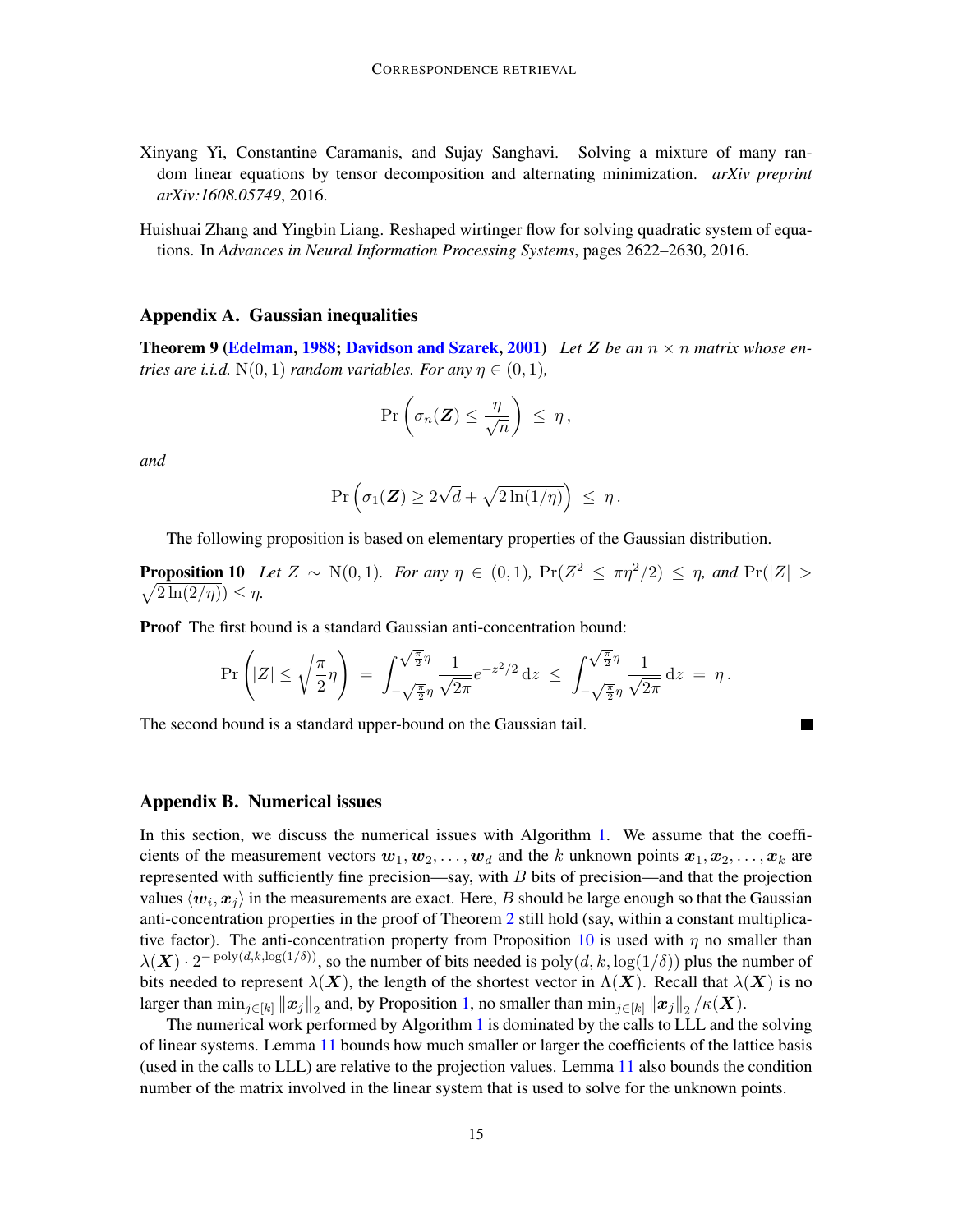**Lemma 11** *With probability at least*  $1 - \delta$ *,* 

$$
\sigma_1(\mathbf{W}) \le 2\sqrt{d} + \sqrt{2\ln(4/\delta)},
$$
  
\n
$$
\sigma_d(\mathbf{W}) \ge \frac{\delta}{4\sqrt{d}},
$$
  
\n
$$
\beta \cdot |a_{i,j}| \in \left[\frac{\beta \cdot \sqrt{\pi} \delta \cdot |y_{i,j}|}{4\sqrt{2}d\left(2\sqrt{d} + \sqrt{2\ln(4/\delta)}\right)}, \frac{\beta \cdot 4\sqrt{2d\ln(8d/\delta)} \cdot |y_{i,j}|}{\delta}\right], \quad i \in [d], j \in [k].
$$

Proof From Theorem [9,](#page-14-6) it follows that

$$
\Pr\Big(\sigma_1(\boldsymbol{W}) \leq 2\sqrt{d} + \sqrt{2\ln(4/\delta)} \quad \text{and} \quad \sigma_d(\boldsymbol{W}) \geq \delta/(4\sqrt{d})\Big) \ \geq \ 1 - \frac{\delta}{2}\,.
$$

Condition on this  $1 - \delta/2$  probability event. Recall that  $\tilde{w}_i$  is the *i*-th column of  $W^{-1}$ . The distribution of each  $\langle {\bm{w}}_{d+1}, \tilde{{\bm{w}}}_i \rangle$  is  $\text{N}(0,\|\tilde{{\bm{w}}}_i\|_2^2$  $_2^2$ ), and

$$
\frac{1}{\sigma_1({\boldsymbol W})}\ \leq \left\|\tilde{\boldsymbol w}_i\right\|_2\ \leq\ \frac{1}{\sigma_d({\boldsymbol W})}\,.
$$

So, by Proposition [10](#page-14-3) and union bound,

$$
\Pr\left(\forall i \in [d] \cdot \frac{\sqrt{\pi}\delta}{4\sqrt{2}d\sigma_1(\boldsymbol{W})} \leq |\langle \boldsymbol{w}_{d+1}, \tilde{\boldsymbol{w}}_i \rangle| \leq \frac{\sqrt{2\ln(8d/\delta)}}{\sigma_d(\boldsymbol{W})}\right) \geq 1 - \frac{\delta}{2}.
$$

 $\blacksquare$ 

Since  $a_{i,j} = \langle w_{d+1}, \tilde{w}_i \rangle y_{i,j}$ , combining these probability bounds proves the claim.

When calling LLL, we may treat the lattice basis coefficients as integers by rescaling. By Lemma [11,](#page-14-5) the number of bits required to represent these coefficients may grow from  $B$  to

$$
B + O\left(\log \max\left\{\frac{d^{3/2} + d\sqrt{\log(1/\delta)}}{\beta \delta}, \frac{\beta \sqrt{d \log(d/\delta)}}{\delta}\right\}\right).
$$

With the required value of  $\beta$  from the statement of Theorem [2,](#page-3-0) the running time of LLL—and also of Algorithm [1—](#page-4-0)is therefore  $\text{poly}(d, k, \log(B), \log(\kappa(\boldsymbol{X})))$ ,  $\log(1/\delta)$ ).

### <span id="page-15-0"></span>Appendix C. Direct algorithm for phase retrieval

In the phase retrieval problem, there is a single hidden vector x, and for each  $i \in [d+1]$ , we draw  $w_i \sim N(0, I_d)$  and observe  $y_i := |\langle w_i, x \rangle|$ . Our goal is to recover x by finding the vector of unknown signs  $s := (s_1, s_2, \ldots, s_d) \in \{\pm 1\}^d$ , where  $s_i := \text{sign}(\langle \boldsymbol{w}_i, \boldsymbol{x} \rangle)$  for each  $i \in [d]$ . A modified version of our main algorithm, specified in Algorithm [2,](#page-16-0) constructs a lattice where the shortest vector's coefficients are exactly the same as  $s$  or  $-s$ .

<span id="page-15-1"></span>The performance guarantee of this algorithm is given below in an analogous result to Theorem [2.](#page-3-0)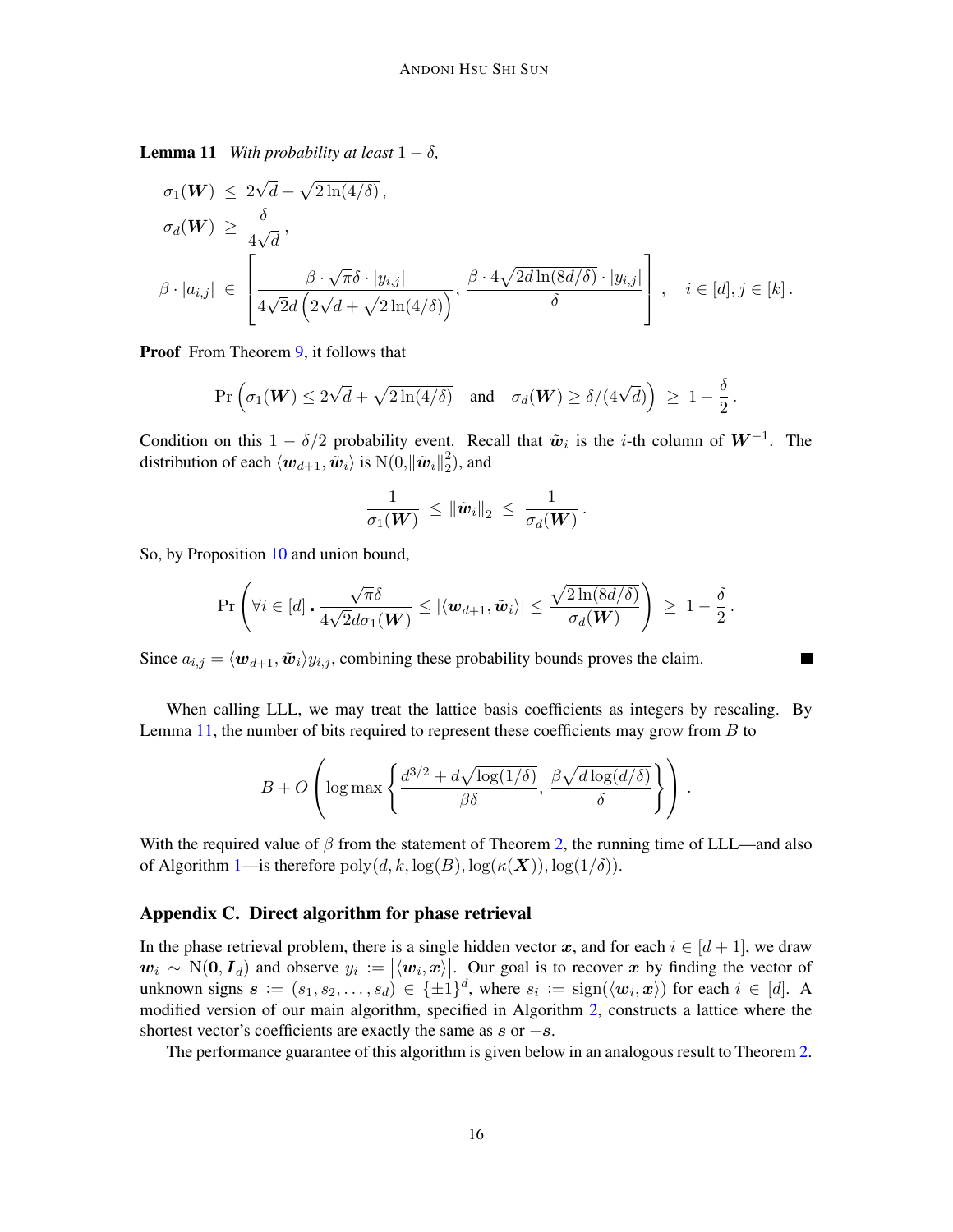Algorithm 2 Lattice-based algorithm for phase retrieval

<span id="page-16-0"></span>**input** Data  $(w_i, y_i)$  for  $i \in [d+1]$ , parameter  $\beta > 0$ .

output Hidden point  $\hat{x}$  (up to a sign), or "failure".

1: if  $\boldsymbol{W} \coloneqq [\boldsymbol{w}_1|\boldsymbol{w}_2|\cdots|\boldsymbol{w}_d]^\top$  is singular then

- 2: return "failure".
- 3: end if
- 4: Define  $\mathbf{a} = (a_i : i \in [d]) \in \mathbb{R}^d$  by

$$
a_i \ := \ \langle {\boldsymbol{w}}_{d+1}, \tilde{{\boldsymbol{w}}}_i \rangle y_i \, ,
$$

where  $\tilde{w}_i$  is the *i*-th column of  $W^{-1}$ .

5: Construct basis

$$
\boldsymbol{B} \ = \ \left[\boldsymbol{b}_0 \quad \boldsymbol{b}_1 \quad \cdots \quad \boldsymbol{b}_d \right] \ := \ \left[\begin{array}{c|c} \boldsymbol{I}_{d+1} & \\\hline \beta y_{d+1} & -\beta \boldsymbol{a}^\top \end{array} \right] \ \in \ \mathbb{R}^{(d+2)\times (d+1)}
$$

.

- 6: Let  $(\hat{z}_0, \hat{z}) \in \mathbb{Z} \times \mathbb{Z}^d$  specify an approximate solution  $\hat{z}_0 b_0 + \sum_i \hat{z}_i b_i \in \Lambda(B)$  to the Shortest Vector Problem for  $\Lambda(B)$  using LLL.
- 7: if  $|\hat{z}_0| = |\hat{z}_1| = |\hat{z}_2| = \cdots = |\hat{z}_d|$  is not true then
- 8: return "failure"

9: end if

10: Let  $\hat{x}$  be a solution to the system of linear equations (in  $t \in \mathbb{R}^d$ )

$$
\langle \mathbf{w}_i, \mathbf{t} \rangle = \text{sign}(\hat{z}_i) y_i, \quad i \in [d].
$$

11: return  $\hat{x}$ .

**Theorem 12** *For any*  $\delta \in (0,1)$ *, if* 

$$
\beta \; \geq \; \frac{2^{d/2} \sqrt{d+1} \cdot 2d\left(2\sqrt{d} + \sqrt{2\ln(4/\delta)}\right) \cdot \left(2 \cdot 2^{d/2} \sqrt{d+1} + 1\right)^{d+1}}{\delta^2 \|x\|_2 \, \pi}
$$

*then with probability at least*  $1 - \delta$ *, Algorithm* [2](#page-16-0) *returns*  $\hat{x} = x$ *.* 

Let  $\mathcal{E}_{\delta}$  be the event that

- 1. the smallest singular value of W is bounded from below:  $\sigma_d(\mathbf{W}) \ge \delta/(4\sqrt{d})$ ;
- 2. the spectral norm of  $\boldsymbol{W}$  is bounded from above:  $\|\boldsymbol{W}\|_2 \leq 2$ √  $\overline{d} + \sqrt{2 \ln(4/\delta)}$ ;
- 3. for each  $i \in [d]$  and  $(z_0, z) \in \mathcal{Z}_R$  such that  $|z_i z_0| > 0$ ,

<span id="page-16-1"></span>
$$
\langle \boldsymbol{w}_i, (z_i - z_0) \boldsymbol{x} \rangle^2 \, \geq \, ||\boldsymbol{x}||_2^2 \cdot \frac{\pi}{2} \cdot \left( \frac{\delta}{2d|\mathcal{Z}_R|} \right)^2 \, . \tag{5}
$$

Also, let  $R := 2^{d/2} \sqrt{d+1}$  and  $\mathcal{Z}_R := \{(z_0, z) \in \mathbb{Z} \times \mathbb{Z}^d : 0 < z_0^2 + ||z||_2^2 \le R^2\}.$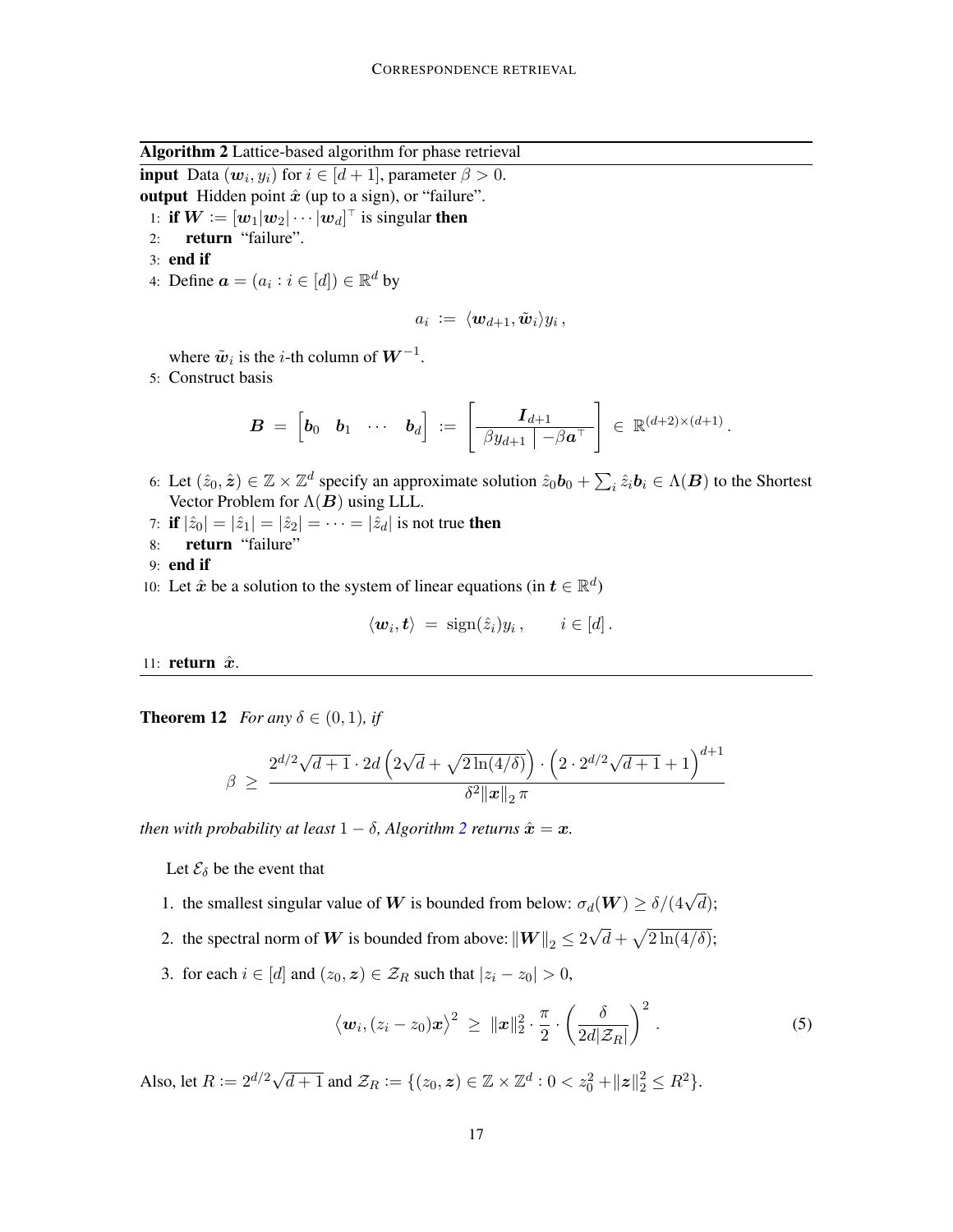**Lemma 13** *For any*  $\delta \in (0, 1)$ ,  $Pr(\mathcal{E}_{\delta}) \geq 1 - \delta$ .

The proof of this lemma is completely analogous to that of Lemma [3,](#page-5-0) so we omit it.

Let  $s_0 := \text{sign}(\langle \boldsymbol{w}_{d+1}, \boldsymbol{x} \rangle)$ . The following lemma shows there exists a short lattice vector which solves the recovery problem. Its proof is analogous to that of Lemma [4,](#page-5-1) so again we omit it.

<span id="page-17-0"></span>**Lemma 14** *On the event*  $\mathcal{E}_{\delta}$ 

$$
L(s_0, s) = \begin{bmatrix} 1 \\ s \\ -\beta s_0 y_{d+1} + \beta \sum_i a_i s_i \end{bmatrix} = \begin{bmatrix} 1 \\ s \\ 0 \end{bmatrix},
$$

$$
||L(s_0, s)||_2 = \sqrt{d+1}.
$$

Finally, we state a lemma that lower-bounds the length of lattice vectors that are not integer multiples of  $L(s_0, s)$ .

<span id="page-17-2"></span>**Lemma 15** *For any*  $\delta \in (0,1)$ *, conditioned on the event*  $\mathcal{E}_{\delta}$ *, for every coefficient vector*  $(z_0, z)$  *that is not an integer multiple of*  $(s_0, s)$ *, we have* 

$$
||L(z_0, \boldsymbol{z})||_2^2 > \min \left\{ R^2, z_0^2 + ||\boldsymbol{z}||_2^2 + \beta^2 r_\delta^2 \right\}.
$$

*where*

$$
r_{\delta} \; := \; \delta^2 \cdot \frac{\|x\|_2 \pi}{2d|\mathcal{Z}_R|(2\sqrt{d} + \sqrt{2\ln(4/\delta)})} \, .
$$

**Proof** Let  $(z_0, z) \in \mathcal{Z}_R$  be any coefficient vector. Then the last coordinate of the corresponding lattice vector is

$$
\sum_{i=1}^{d} a_i z_i - z_0 y_{d+1} = \sum_{i=1}^{d} a_i z_i - z_0 s_0 \sum_{i=1}^{d} a_i s_i
$$

(using the relation from Lemma [14](#page-17-0) and the fact that  $s_0^2 = 1$ )

<span id="page-17-1"></span>
$$
= \sum_{i=1}^d a_i (z_i - z_0 s_0 s_i)
$$
  
= 
$$
\sum_{i=1}^d \langle \mathbf{w}_{d+1}, \tilde{\mathbf{w}}_i \rangle | \langle \mathbf{w}_i, \mathbf{x} \rangle | (z_i - z_0 s_0 s_i).
$$

Because z is not an integer multiple of s and  $z_0s_0$  is an integer, there exists an index  $i^* \in [d]$  such that  $z_i - z_0 s_0 s_{i^*} \neq 0$ . Then the sum can be rewritten as

$$
\langle \boldsymbol{w}_{d+1}, \tilde{\boldsymbol{w}}_{i^*} \rangle \big| \langle \boldsymbol{w}_{i^*}, (z_{i^*}-z_0s_0s_{i^*}) \boldsymbol{x} \rangle \big| + \sum_{i \neq i^*} \langle \boldsymbol{w}_{d+1}, \tilde{\boldsymbol{w}}_i \rangle \big| \langle \boldsymbol{w}_i, (z_i-z_0s_0s_i) \boldsymbol{x} \rangle \big| . \qquad (6)
$$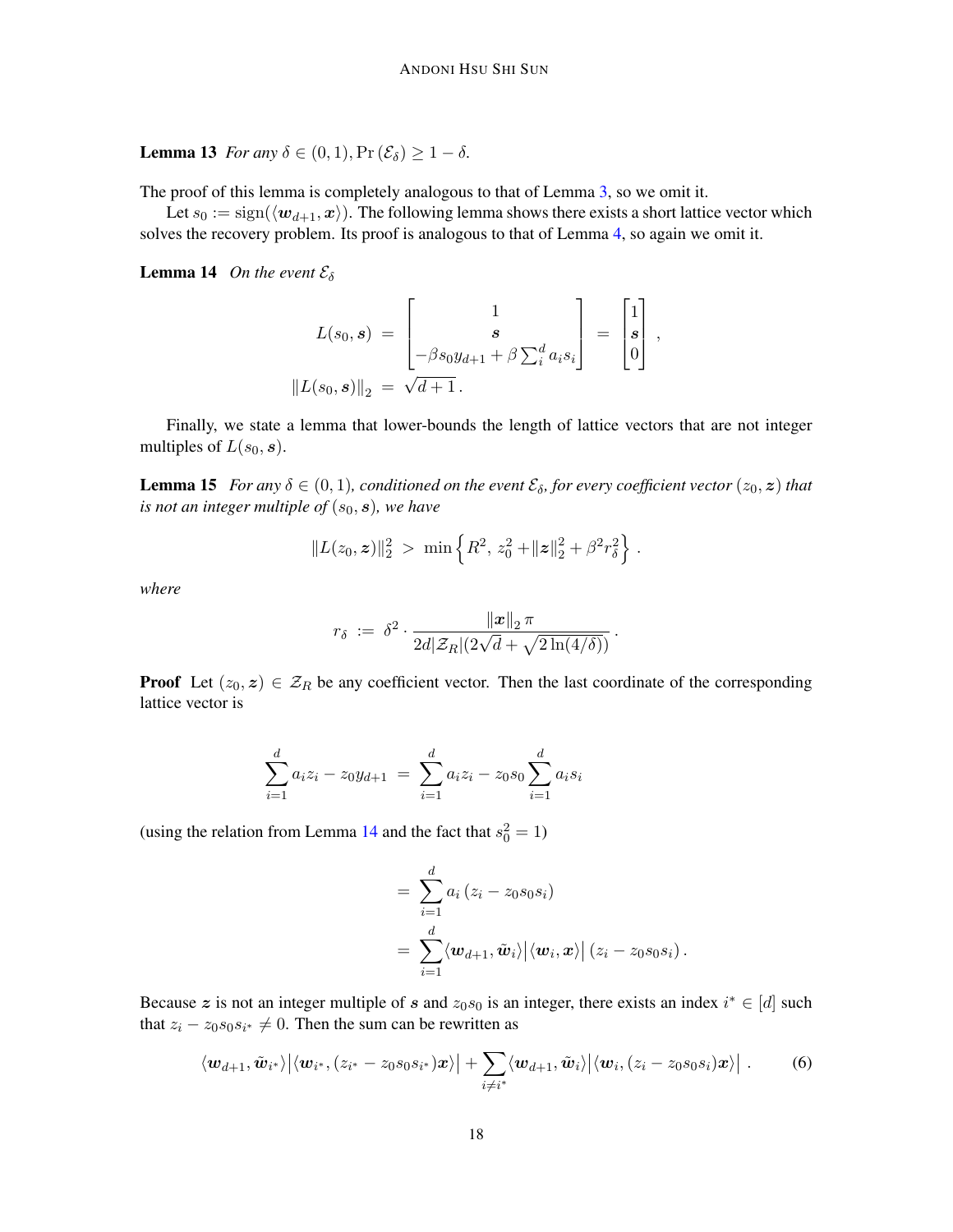We now show that the first term puts small probability mass over any short interval independent of the value of the summation over  $i \neq i^*$ . This gives a lower bound on the absolute value of the last coordinate by considering an interval around the negative of the second term.

Since  $(z_0, z) \in \mathcal{Z}_R$  implies  $(z_0s_0s_{i^*}, z) \in \mathcal{Z}_R$  for either of the two values of  $s_0$  and  $s_{i^*}$ , the third condition in  $\mathcal{E}_{\delta}$  gives

$$
\Big|\big\langle \boldsymbol{w}_{i^*}, (z_{i^*}-z_0s_0s_{i^*})\boldsymbol{x}\big\rangle\Big| \, \geq \, \| \boldsymbol{x}\|_2^2 \cdot \frac{\pi}{2} \cdot \left(\frac{\delta}{2d |\mathcal{Z}_R|}\right)^2
$$

.

Since  $W^{-1}$  is full rank, there is a component of  $\tilde{w}_{i^*}$  which is orthogonal to the span of  $\{\tilde{\boldsymbol{w}}_i\}_{i \neq i^*}$ . We write this as

$$
\bm{u}~=~\tilde{\bm{w}}_{i^*} + \sum_{i \neq i^*} a_i \bm{w}_i
$$

where  $\langle u, w_i \rangle = 0$  for all  $i \neq i^*$ . Now let  $a_i$  for  $i \neq i^*$  be the coefficients above, and let  $a_{i^*} := 1$ . Then  $u = W^{-1}a$  for  $a = (a_1, a_2, \dots, a_d)$ , and thus

$$
\|\mathbf{u}\|_2 \, \geq \, \frac{1}{2\sqrt{d} + \sqrt{2\ln(4/\delta)}} \cdot \|\mathbf{a}\|_2 \, \geq \, \frac{1}{2\sqrt{d} + \sqrt{2\ln(4/\delta)}},
$$

where the first inequality follows from

$$
\sigma_d(W^{-1}) \ge \frac{1}{2\sqrt{d} + \sqrt{2\ln(4/\delta)}}
$$

on the event  $\mathcal{E}_{\delta}$  and the second inequality from  $a_{i^*} = 1$ .

Thus Eq. [\(6\)](#page-17-1) can be rewritten as the sum of two independent terms

$$
\langle \boldsymbol{w}_{d+1}, \boldsymbol{u} \rangle \big| \langle \boldsymbol{w}_{i^*}, (z_{i^*}-z_0s_0s_{i^*}) \boldsymbol{x} \rangle \big| + \\ \sum_{i \neq i^*} (\langle \boldsymbol{w}_{d+1}, -a_i \tilde{\boldsymbol{w}}_i \rangle \big| \langle \boldsymbol{w}_{i^*}, (z_{i^*}-z_0s_0s_{i^*}) \boldsymbol{x} \rangle + \langle \boldsymbol{w}_{d+1}, \tilde{\boldsymbol{w}}_i \rangle \big| \langle \boldsymbol{w}_i, (z_i-z_0s_0s_i) \boldsymbol{x} \rangle \big| \big)
$$
(7)

The first term,  $\langle w_{d+1}, u \rangle | \langle w_{i^*}, (z_{i^*}-z_0 s_0 s_{i^*}) x \rangle |$ , has distribution  $\mathcal{N}(0, \sigma^2)$ , where

$$
\sigma^2 \geq \|\mathbf{u}\|_2 |\langle w_{i^*}, (z_{i^*}-z_0 s_0 s_{i^*}) \mathbf{x}\rangle|
$$
  
 
$$
\geq \frac{\|\mathbf{x}\|_2^2 \frac{\pi}{2} \left(\frac{\delta}{2d|Z_R|}\right)^2}{\left(2\sqrt{d} + \sqrt{2\ln(4/\delta)}\right)^2}.
$$

The event that Eq. [\(6\)](#page-17-1) is small is when the Gaussian distribution returns a value in the interval of length  $2r_{\delta}$  centered around the second term. The probability of this event is no more than

$$
\frac{1}{\sqrt{2\pi\sigma^2}} \cdot 2r_\delta \le \frac{2r_\delta}{\pi} \cdot \frac{2\sqrt{d} + \sqrt{2\ln(4/\delta)}}{\|\mathbf{x}\|_2 \left(\frac{\delta}{2d|\mathcal{Z}_R|}\right)} \le \delta
$$

by the choice of  $r_{\delta}$ . Therefore, with probability at least  $1 - \delta$ , the quantity in [6](#page-17-1) is at least  $r_{\delta}$ , so the contribution of the last coordinate to the norm of the lattice vector is at least  $\beta^2 r_\delta^2$ , so the norm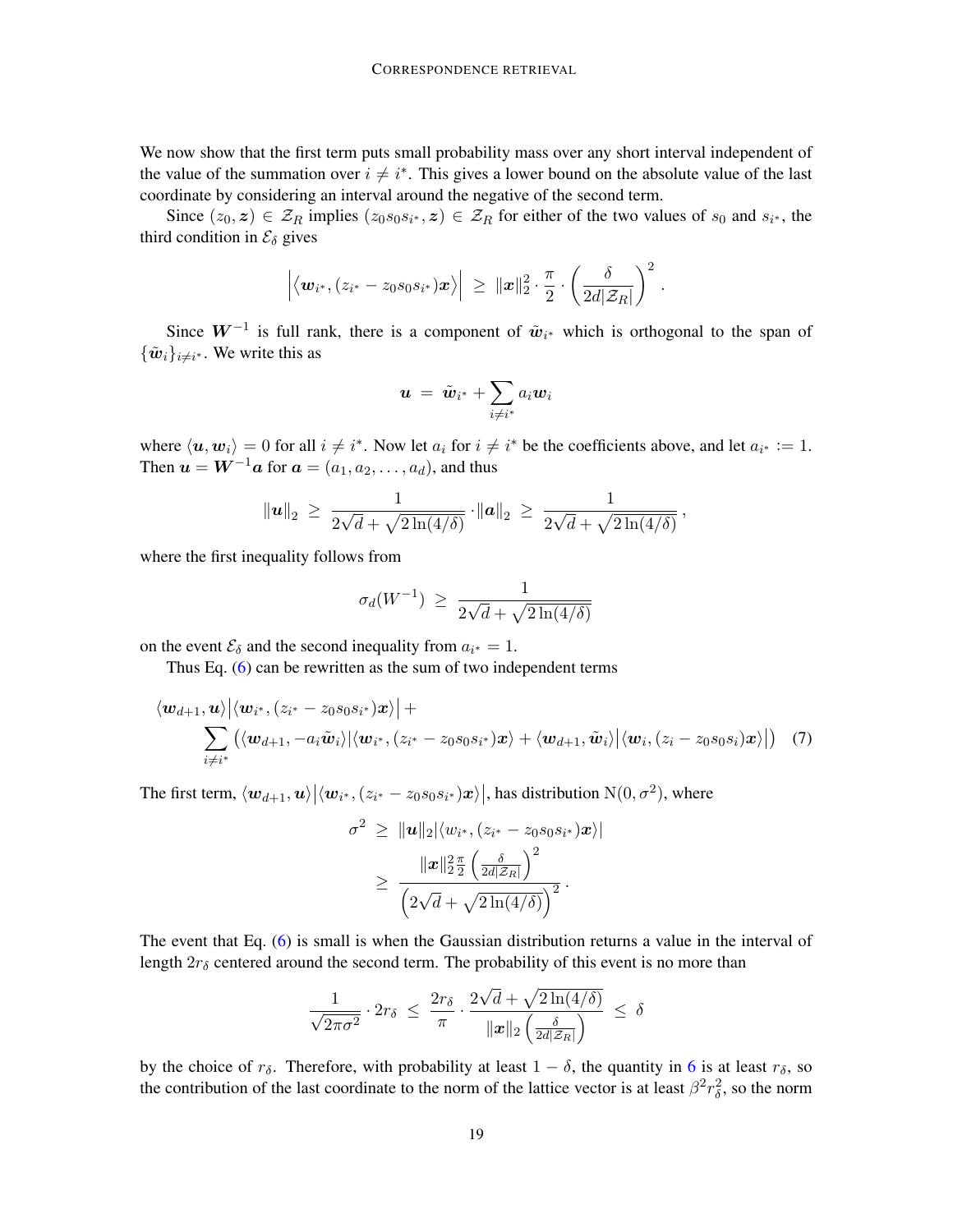of this lattice vector is at least  $\sqrt{z_0^2 + ||z||_2^2 + \beta^2 r_\delta^2}$ . To complete the proof we note that for all  $(z_0, z) \notin \mathcal{Z}_R$ , by definition the norm of  $||z||_2$  is at least R.

We now prove Theorem [12.](#page-15-1) By the choices of R and  $\beta$  and Lemma [15,](#page-17-2) every incorrect coefficient vector has norm at least  $2^{d/2}\sqrt{d+1}$ , so it will not be returned by the LLL algorithm. By Lemma [14](#page-17-0) there exists a short vector with coefficients  $(s_0, s)$ , so LLL recovers the correct signs.

### Appendix D. Omitted proofs

### <span id="page-19-0"></span>D.1. Proof of Proposition [1](#page-3-1)

<span id="page-19-1"></span>**Claim 1**  $\lambda(X) \ge \min_{i \in [k]} ||x_i - \Pi_{(-i)}x_i||_2$  where  $\Pi_{(-i)}$  is the orthogonal projection to the span  $of$   $\{x_j\}_{j \neq i}$ .

**Proof** Let v be a non-zero vector in the lattice with basis X. Write  $v = \sum_{j=1}^{k} z_j x_j$ , where  $z_1, z_2, \ldots, z_k \in \mathbb{Z}$ . Pick any  $i \in [k]$  such that  $z_i \neq 0$ , and let  $\mathbf{r} := -\sum_{j \neq i} z_j \mathbf{x}_j$ , so

$$
\|\mathbf{v}\|_2^2 = \|z_i\mathbf{x}_i - \mathbf{r}\|_2^2 \geq \left\|z_i\mathbf{x}_i - \mathbf{\Pi}_{(-i)}z_i\mathbf{x}_i\right\|_2^2 = |z_i|\left\|\mathbf{x}_i - \mathbf{\Pi}_{(-i)}\mathbf{x}_i\right\|_2^2 \geq \left\|\mathbf{x}_i - \mathbf{\Pi}_{(-i)}\mathbf{x}_i\right\|_2^2.
$$

Above, the first inequality follows from the Pythagorean theorem, and the second inequality follows because  $z_i \in \mathbb{Z} \setminus \{0\}.$ **The State** 

By Claim [1,](#page-19-1) it suffices to lower-bound the distance between  $x_i$  and the subspace spanned by  $\{x_j\}_{j\neq i}$ , for every  $i \in [k]$ . So fix  $i \in [k]$ , and any non-zero vector  $r_i$  in the span of  $\{x_j\}_{j\neq i}$ . Let the singular value decomposition of X be given by  $X = USV^{\top}$ , where  $U \in \mathbb{R}^{d \times k}$  has orthonormal columns,  $S = diag(\sigma_1(X), \sigma_2(X), \ldots, \sigma_k(X)) \succ 0$  is diagonal, and  $V \in \mathbb{R}^{k \times k}$ is orthogonal. Let  $\alpha_j \in \mathbb{R}^k$  denote the j-th column of  $V^{\top}$ . Then  $x_i = US\alpha_i$ , and there exists non-zero  $\bm{\beta}_i \in \mathbb{R}^k$  orthogonal to  $\bm{\alpha}_i$  such that  $\bm{r}_i = \bm{U}\bm{S}\bm{\beta}_i$ . Moreover,

$$
\frac{\langle x_i, r_i \rangle^2}{\langle x_i, x_i \rangle \langle r_i, r_i \rangle} \ = \ \frac{(\alpha_i^\top SU^\top US\beta_i)^2}{(\alpha_i^\top SU^\top US\alpha_i)\, (\beta_i^\top SU^\top US\beta_i)} \ = \ \frac{(\alpha_i^\top S^2 \beta_i)^2}{(\alpha_i^\top S^2 \alpha_i)\, (\beta_i^\top S^2 \beta_i)} \, .
$$

By Wielandt's inequality [\(Horn and Johnson,](#page-13-15) [1985,](#page-13-15) 7.4.34), the ratio is bounded above by

$$
\left(\frac{\sigma_1(\mathbf{S}^2)/\sigma_k(\mathbf{S}^2)-1}{\sigma_1(\mathbf{S}^2)/\sigma_k(\mathbf{S}^2)+1}\right)^2 = \left(\frac{\kappa(\mathbf{X})^2-1}{\kappa(\mathbf{X})^2+1}\right)^2 =: \phi.
$$

By the Pythagorean theorem, the distance between  $x_i$  and the span of  $r_i$  is

$$
\left\|\bm{x}_{i}\right\|_{2}\left(1-\frac{\langle \bm{x}_{i}, \bm{r}_{i} \rangle^{2}}{\langle \bm{x}_{i}, \bm{x}_{i} \rangle \langle \bm{r}_{i}, \bm{r}_{i} \rangle}\right)^{1/2} \, \geq \left\|\bm{x}_{i}\right\|_{2}\sqrt{1-\phi} \, .
$$

Since this holds for any  $r_i$  in the span of  $\{x_j\}_{j\neq i}$ , the distance between  $x_i$  and the span of  $\{x_j\}_{j\neq i}$ is also at least

$$
\left\|\bm{x}_i\right\|_2\sqrt{1-\phi}\,=\left\|\bm{x}_i\right\|_2\cdot\frac{2\kappa(\bm{X})}{\kappa(\bm{X})^2+1}\,.
$$

The claim in Proposition [1](#page-3-1) follows.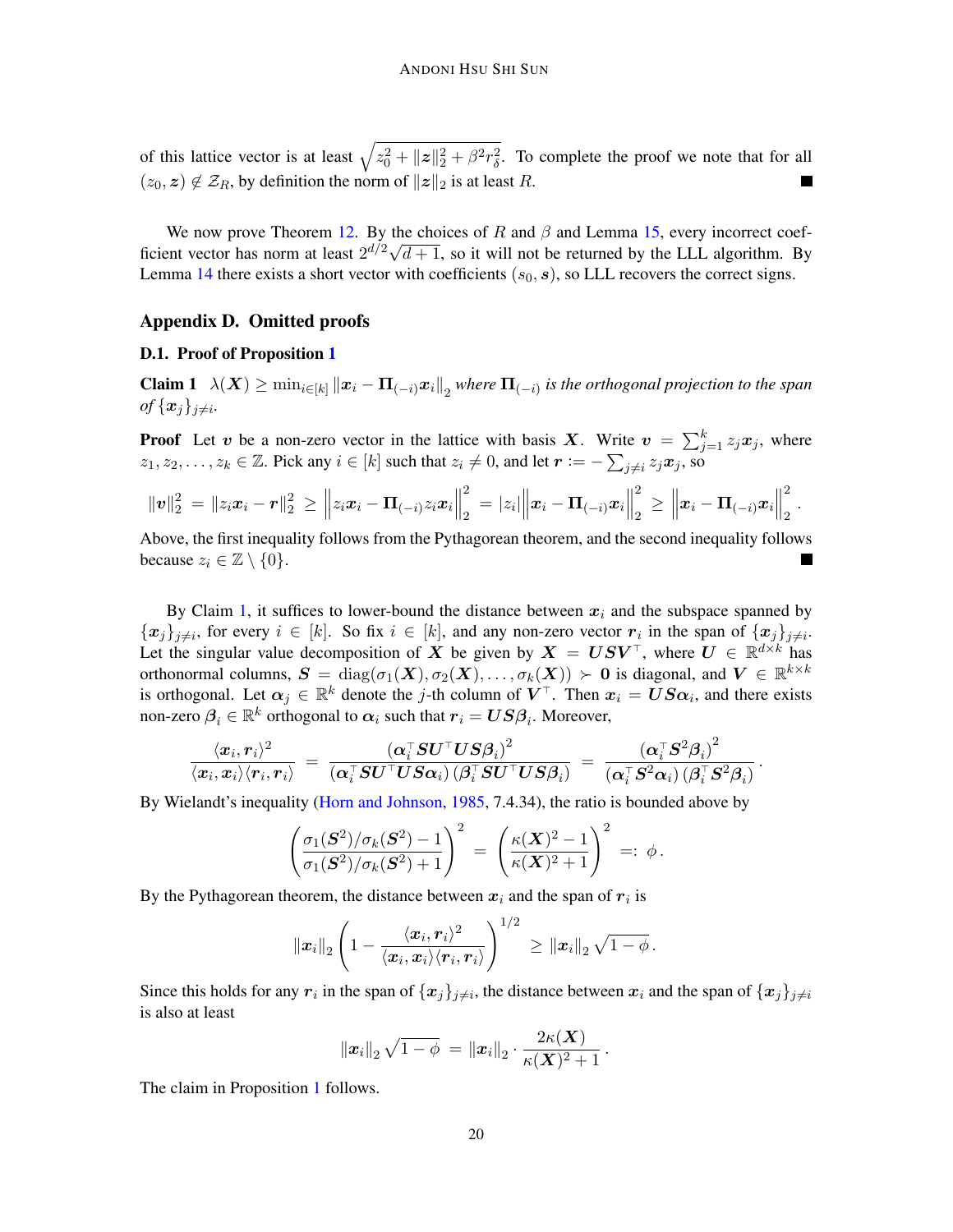### <span id="page-20-0"></span>D.2. Proof of Lemma [3](#page-5-0)

It suffices to show the following probability bounds: (i)  $Pr(\sigma_d(\mathbf{W}) \leq \delta/(4\sqrt{d})) \leq \delta/4$ ; (ii)  $\Pr(\|{\bm{W}}\|_2 > 2\sqrt{d} + \sqrt{2\ln(4/\delta)}) \leq \delta/4$ ; (iii)  $\Pr(\text{Eq. (5) does not hold}) \leq \delta/(2dk | \mathcal{Z}_R|)$  $\Pr(\text{Eq. (5) does not hold}) \leq \delta/(2dk | \mathcal{Z}_R|)$  $\Pr(\text{Eq. (5) does not hold}) \leq \delta/(2dk | \mathcal{Z}_R|)$  for each  $i \in [d], j \in [k]$ , and  $(z_0, z) \in \mathcal{Z}_R$  such that  $|z_{i,j} - z_0| + \sum_{j' \neq j} |z_{i,j'}| > 0$ . Combining these bounds with a union bound proves the claim.

The first two bounds follow from Theorem [9.](#page-14-6) The third requires Proposition [10](#page-14-3) and the obser-vation that the inner product in Eq. [\(5\)](#page-16-1) is distributed as  $N(0, ||\boldsymbol{v}||_2^2)$  $\mathbf{z}^2_2$ ), where  $\boldsymbol{v} := (z_{i,j} - z_0) \boldsymbol{x}_{\pi_i(j)} + \boldsymbol{v}$  $\sum_{j'\neq j} z_{i,j'} x_{\pi_i(j')}$ . The condition on  $(z_0, z)$  implies that v is a non-zero vector in the lattice  $\Lambda(X)$ , which has  $\|v\|_2 \geq \lambda(X)$  by definition.

### <span id="page-20-1"></span>D.3. Proof of Proposition [6](#page-8-0)

Let  $\tilde{M} := [\mathbf{a}|\mathbf{b}] \in \mathbb{R}^{d \times 2}$ . The non-zero singular values of the matrix  $M = [\mathbf{a} + \mathbf{b}|\mathbf{a} - \mathbf{b}]$  are the same as the square-roots of the non-zero eigenvalues of

$$
\boldsymbol{M}\boldsymbol{M}^{\top} \ = \ 2 \boldsymbol{a} \boldsymbol{a}^{\top} + 2 \boldsymbol{b} \boldsymbol{b}^{\top} \ = \ 2 \tilde{\boldsymbol{M}} \tilde{\boldsymbol{M}}^{\top} \, .
$$

This matrix, in turn, has the same non-zero eigenvalues as the matrix

$$
2\tilde{\boldsymbol{M}}^\top\tilde{\boldsymbol{M}}\ =\ 2\begin{bmatrix}\|\boldsymbol{a}\|_2^2 & \langle\boldsymbol{a},\boldsymbol{b}\rangle \\ \langle\boldsymbol{b},\boldsymbol{a}\rangle & \|\boldsymbol{b}\|_2^2\end{bmatrix}\,.
$$

The eigenvalues  $\lambda_1 \geq \lambda_2$  of this matrix can be computed explicitly:

$$
\lambda_1 = \|\boldsymbol{a}\|_2^2 + \|\boldsymbol{b}\|_2^2 + \sqrt{\left(\|\boldsymbol{a}\|_2^2 + \|\boldsymbol{b}\|_2^2\right)^2 - 4\left(\|\boldsymbol{a}\|_2^2 \|\boldsymbol{b}\|_2^2 - \langle \boldsymbol{a}, \boldsymbol{b} \rangle^2\right)},
$$
  

$$
\lambda_2 = \|\boldsymbol{a}\|_2^2 + \|\boldsymbol{b}\|_2^2 - \sqrt{\left(\|\boldsymbol{a}\|_2^2 + \|\boldsymbol{b}\|_2^2\right)^2 - 4\left(\|\boldsymbol{a}\|_2^2 \|\boldsymbol{b}\|_2^2 - \langle \boldsymbol{a}, \boldsymbol{b} \rangle^2\right)}.
$$

Their ratio is

$$
\frac{\lambda_1}{\lambda_2} = \frac{1 + \sqrt{1 - \frac{4 \sin^2(\theta)}{(r + 1/r)^2}}}{1 - \sqrt{1 - \frac{4 \sin^2(\theta)}{(r + 1/r)^2}}},
$$

where  $r = ||a||_2 / ||b||_2$ , and  $\theta$  is the angle between a and b. The quantity  $4 \sin^2(\theta) / (r + 1/r)^2$  is always in the interval  $[0, 1]$ . A Taylor series expansion argument shows that

$$
\frac{1+\sqrt{1-x}}{1-\sqrt{1-x}} \le \frac{4}{x}, \quad x \in [0,1],
$$

so we conclude

$$
\frac{\sigma_1(\boldsymbol{M})}{\sigma_2(\boldsymbol{M})} \;=\; \sqrt{\frac{\lambda_1}{\lambda_2}} \; \leq \; \frac{r+1/r}{|\sin(\theta)|} \, .
$$